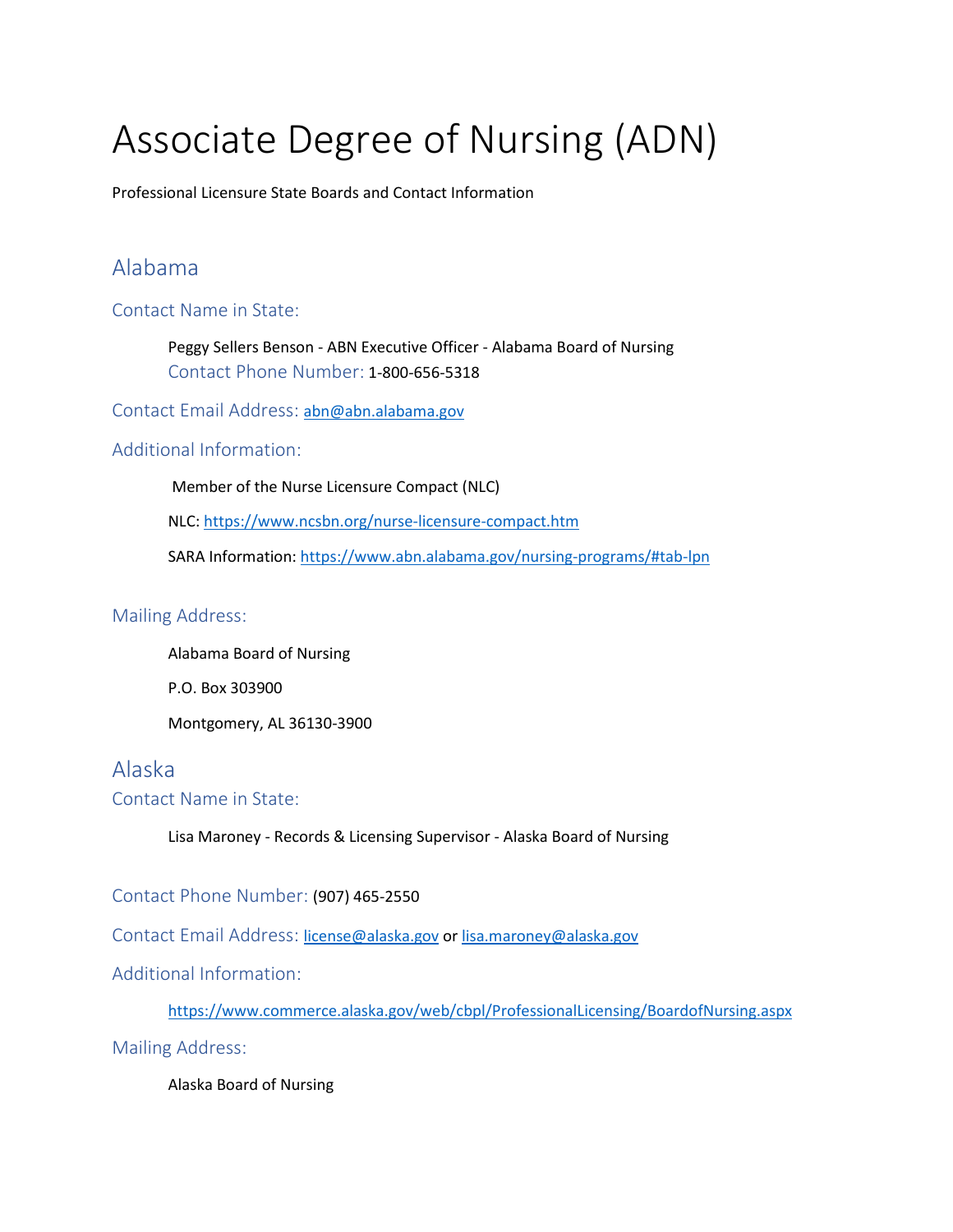PO Box 110806

Juneau, AK 99811-0806

Office Hours: Monday-Friday 8 am-4:30 pm

#### Arizona

Contact Name in State:

#### Arizona Board of Nursing

Contact Phone Number: 1-602-771-7800

Contact Email Address: [verifications@azbn.gov](mailto:verifications@azbn.gov)

#### Additional Information:

Member of the Nurse Licensure Compact (NLC)

NLC:<https://www.ncsbn.org/nurse-licensure-compact.htm>

Reciprocity: [https://www.azbn.gov/licenses-and-certifications/rn-lpn-endorsement-faq](https://www.healthy.arkansas.gov/programs-services/topics/arsbn-endorsement)

[https://www.azbn.gov/licenses-and-certifications/apply-for-a-license](https://www.dos.pa.gov/ProfessionalLicensing/BoardsCommissions/Nursing/Pages/Nursing-Guide.aspx)

#### Mailing Address:

Arizona State Board of Nursing

1740 West Adams Street

Suite 2000,

Phoenix, AZ-85007

### Arkansas

#### Contact Name in State:

Carla Davis - Licensing Coordinator - Arkansas Department of Health

Contact Phone Number: 501-683-6626

Contact Email Address: [ASBN.info@Arkansas.gov](http://www.dhp.virginia.gov/Boards/Nursing/ApplicantResources/ApplyforLicense/RegisteredNurse/)

#### Additional Information:

Member of the Nurse Licensure Compact (NLC)

NLC: [https://www.ncsbn.org/nurse-licensure-compact.htm](https://ibn.idaho.gov/licensure/licensure-application-types/)

Reciprocity: [https://www.healthy.arkansas.gov/programs-services/topics/arsbn-endorsement](https://www.oplc.nh.gov/nursing/licensure.htm)

[https://www.healthy.arkansas.gov/programs-services/topics/arsbn-licensing](https://www.ncsbn.org/nurse-licensure-compact.htm)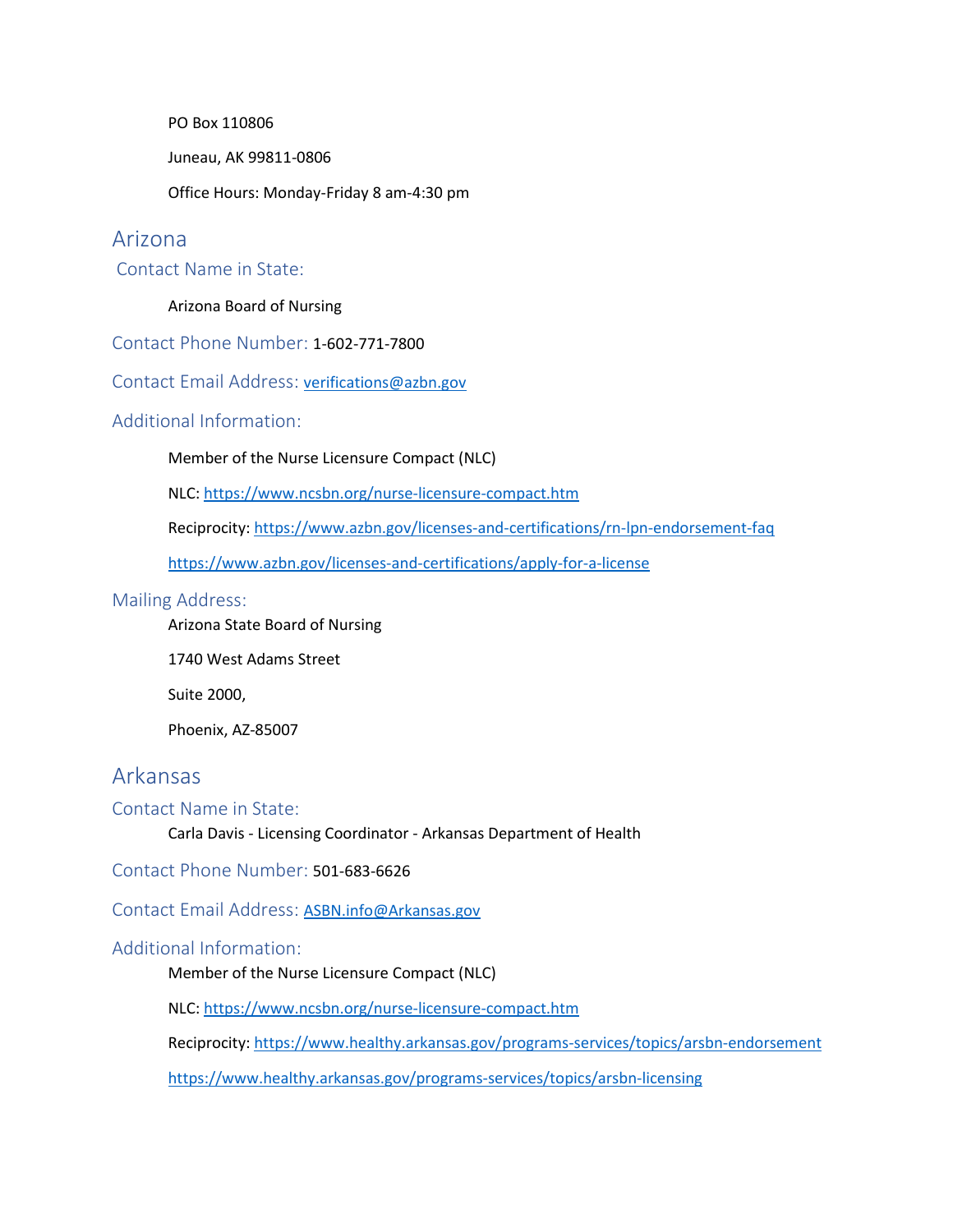Arkansas Department of Health

4815 W. Markham,

Little Rock, AR 72205-3867

### California

#### Contact Name in State:

McCaulie Feusahrens - Chief of Licensing Division - California Board of Registered Nursing

Contact Phone Number: (916) 322-3350

ContactEmail Address: [brn.licensing@dca.ca.gov](mailto:brn.licensing@dca.ca.gov) o[r McCaulie.Feusahrens@dca.ca.gov](mailto:McCaulie.Feusahrens@dca.ca.gov)

[A](mailto:McCaulie.Feusahrens@dca.ca.gov)dditional Information:

[https://www.rn.ca.gov/applicants/lic-end.shtml](https://www.ncsbn.org/nurse-licensure-compact.htm)

#### Mailing Address:

Board of Registered Nursing

PO Box 944210

Sacramento, CA 94244-2100

Monday, Tuesday, Thursday and Friday from 8am to 4pm

and Wednesday from 8:30am to 4:30pm.

### Colorado

Contact Name in State:

Colorado Division of Professions and Occupations

Contact Phone Number: 303-894-2430

Contact Email Address: [dora\\_nursingboard@state.co.us](https://dopl.utah.gov/nurse/index.html)

#### Additional Information:

Member of the Nurse Licensure Compact (NLC)

NLC:<https://www.ncsbn.org/nurse-licensure-compact.htm>

Reciprocity: [https://dpo.colorado.gov/Nursing/RNApplications](https://cca.hawaii.gov/pvl/files/2019/01/out-of-state-nursing-programs-1812.pdf)

[https://dpo.colorado.gov/Nursing](https://www.ncsbn.org/nurse-licensure-compact.htm)

Mailing Address: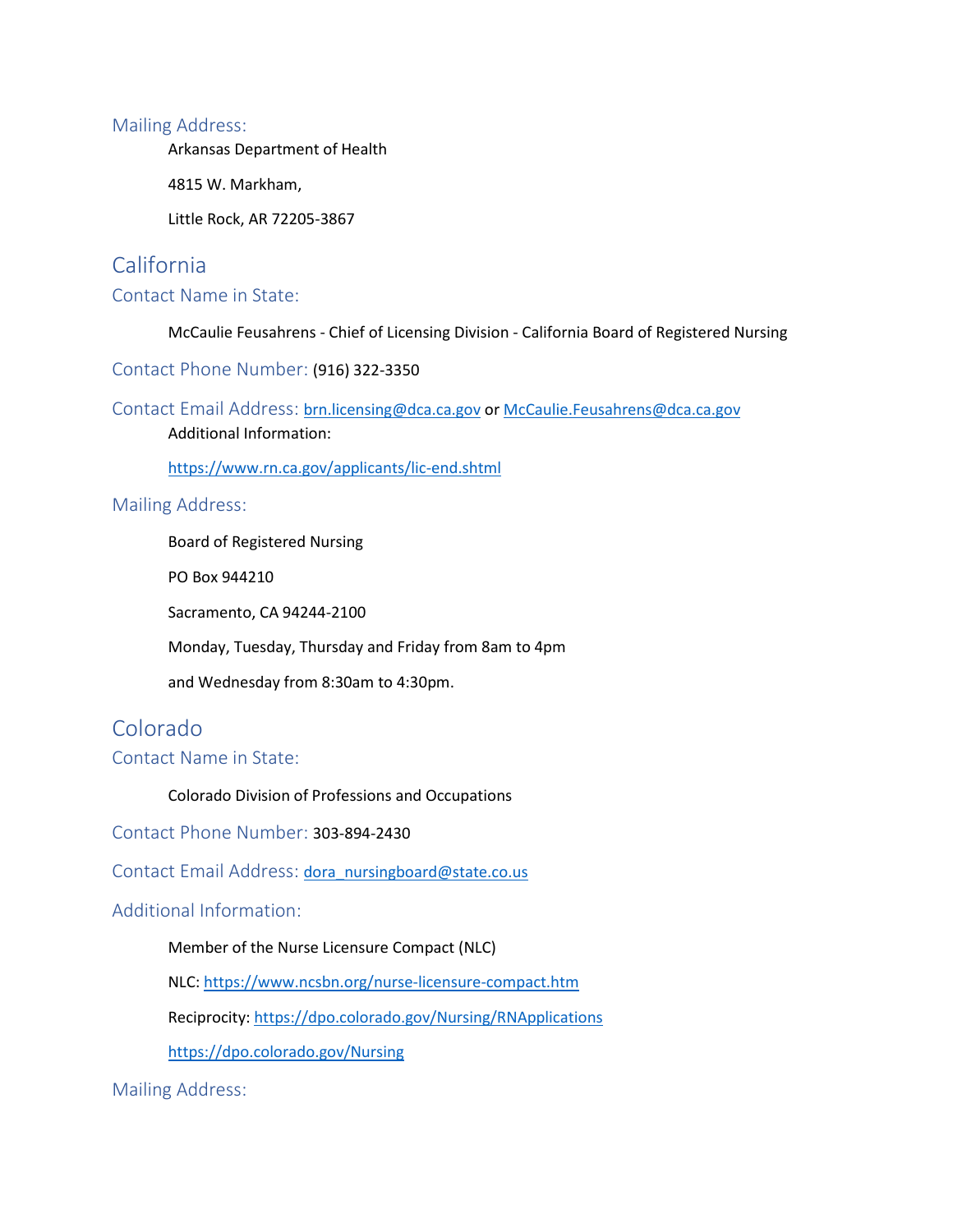Colorado Department of Regulatory Agencies

1560 Broadway, Suite 110

Denver, CO 80202

#### **Connecticut**

Contact Name in State:

Connecticut State Department of Public Health

Contact Phone Number: 860-509-7603 - Menu Option 2

Contact Email Address: [dph.nursingteam@ct.gov](https://www.ncsbn.org/nurse-licensure-compact.htm)

Additional Information:

[https://portal.ct.gov/DPH/Public-Health-Hearing-Office/Board-of-Examiners-for-Nursing/Board](https://dpr.delaware.gov/boards/nursing/exam/)[o](https://dpr.delaware.gov/boards/nursing/exam/)f-Examiners-for-Nursing

#### Mailing Address:

Connecticut Department of Public Health

410 Capitol Avenue, MS #13PHONurse

P. O. Box 340308

Hartford, CT 06134-0308

Delaware

Contact Name in State:

Delaware Division of Professional Regulation (Nursing Board)

Contact Phone Number: 302.744.4500

Contact Email Address: [customerservice.dpr@delaware.gov](https://www.oregon.gov/osbn/Pages/index.aspx)

Additional Information:

Member of the Nurse Licensure Compact (NLC)

NLC: [https://www.ncsbn.org/nurse-licensure-compact.htm](mailto:michelle.lavoie@vermont.gov)

Reciprocity: [https://dpr.delaware.gov/boards/nursing/reciprocity/](mailto:sglass@msbn.ms.gov)

SARA: [https://dpr.delaware.gov/boards/nursing/exam/](https://www.ncsbn.org/nurse-licensure-compact.htm)

Mailing Address:

Division of Professional Regulation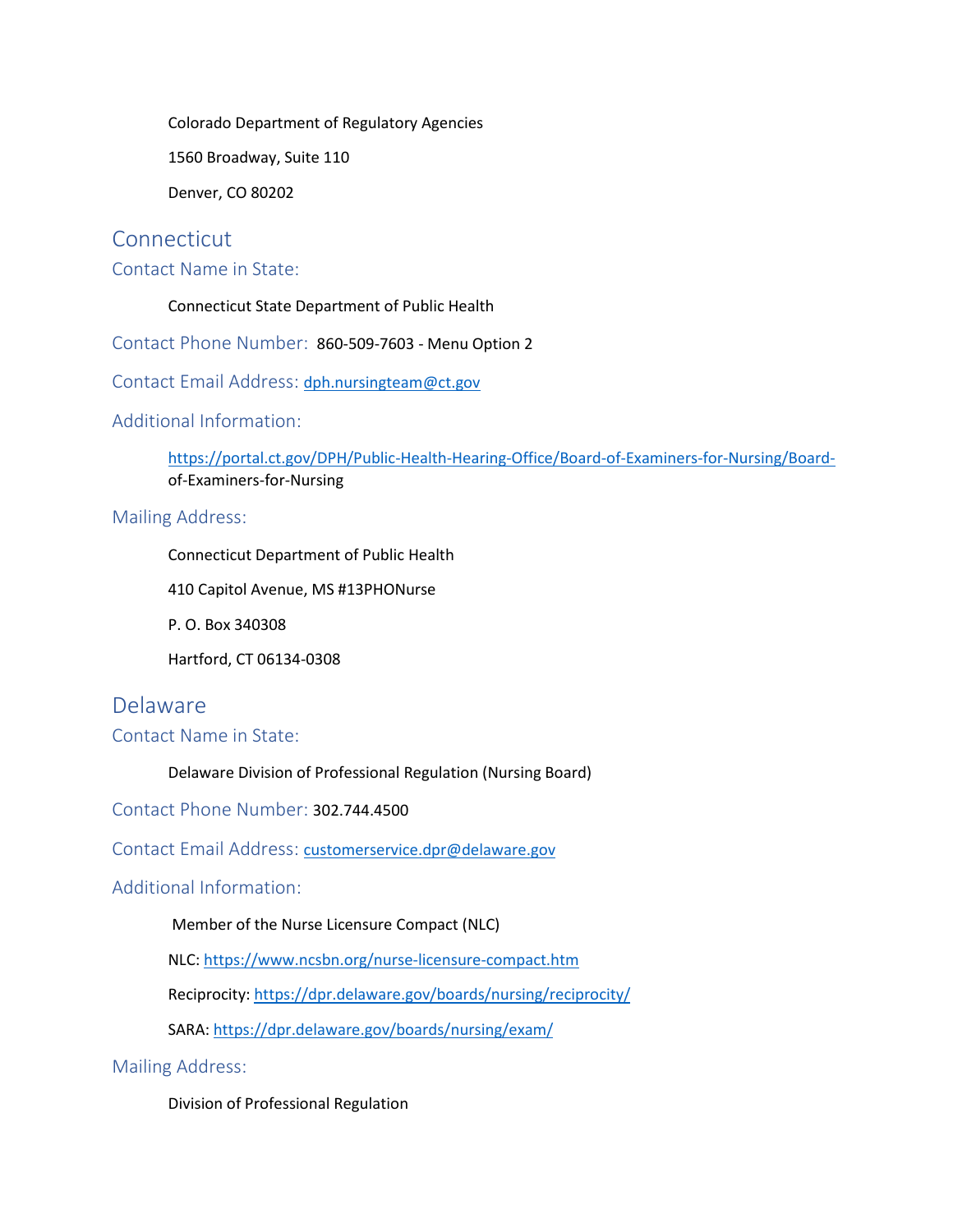Cannon Building, Suite 203 861 Silver Lake Blvd. Dover, DE 19904

## District of Columbia

### Contact Name in State:

#### Washington D.C. Board of Health

Contact Phone Number: 202 724-4900

Contact Email Address: [doh@dc.gov](mailto:tn.health@tn.gov)

#### Additional Information:

[https://dchealth.dc.gov/](mailto:nursing@sos.ga.gov)

Link to Endorsement Application:<https://dchealth.dc.gov/node/323012>

#### Mailing Address:

DC Department of Health

899 North Capitol Street, NE,

Washington, DC 20002

Monday to Friday, 8:15 am to 4:45 pm, except District holidays

### Florida

#### Contact Name in State:

Florida Board of Nursing

Contact Phone Number: (850) 245-4125

Contact Email Address: [MQAOnlineService@flhealth.gov](mailto:lsbn@lsbn.state.la.us)

#### Additional Information:

Member of the Nurse Licensure Compact (NLC)

<https://www.ncsbn.org/nurse-licensure-compact.htm>

[https://floridasnursing.gov/licensing/](mailto:lisa.maroney@alaska.gov)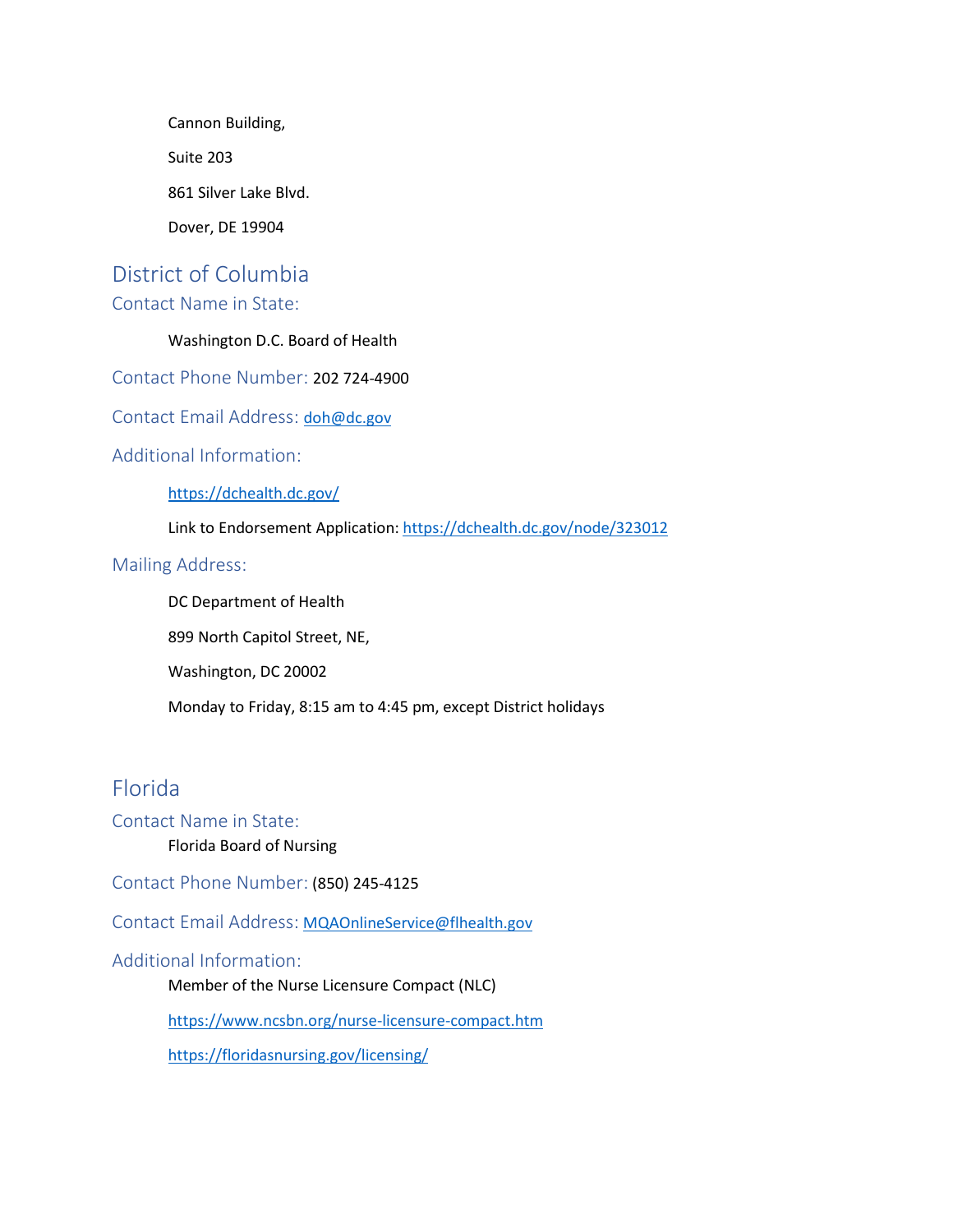Department of Health

Board of Nursing

4052 Bald Cypress Way Bin C-02

Tallahassee, FL 32399-3252

### Georgia

#### Contact Name in State:

Professional Licensing Boards Division of the Office of Secretary of State - Georgia Board of Nursing

Contact Phone Number: 844.753.7825

ContactEmail Address: [nursing@sos.ga.gov](https://www.azbn.gov/licenses-and-certifications/rn-lpn-endorsement-faq)

#### Additional Information:

Member of the Nurse Licensure Compact (NLC)

[https://www.ncsbn.org/nurse-licensure-compact.htm](mailto:pla2@pla.in.gov)

[https://sos.ga.gov/index.php/licensing/plb/45/licensure\\_by\\_endorsement2](https://sos.ga.gov/index.php/licensing/plb/45/licensure_by_endorsement2)

#### Mailing Address:

Georgia Board of Nursing

237 Coliseum Drive

Macon, GA 31217-3858

### Hawaii

Contact Name in State:

Lee Ann Teshima, Executive Officer - Hawaii Board of Nursing

Contact Phone Number: 808-586-3000

Contact Email Address: [pvl@dcca.hawaii.gov](mailto:pvl@dcca.hawaii.gov)

#### Additional Information:

[http://cca.hawaii.gov/pvl/boards/nursing/](mailto:raeann.byrd@ks.gov)

[https://cca.hawaii.gov/pvl/files/2019/01/out-of-state-nursing-programs-1812.pdf](mailto:endorse@iowa.gov)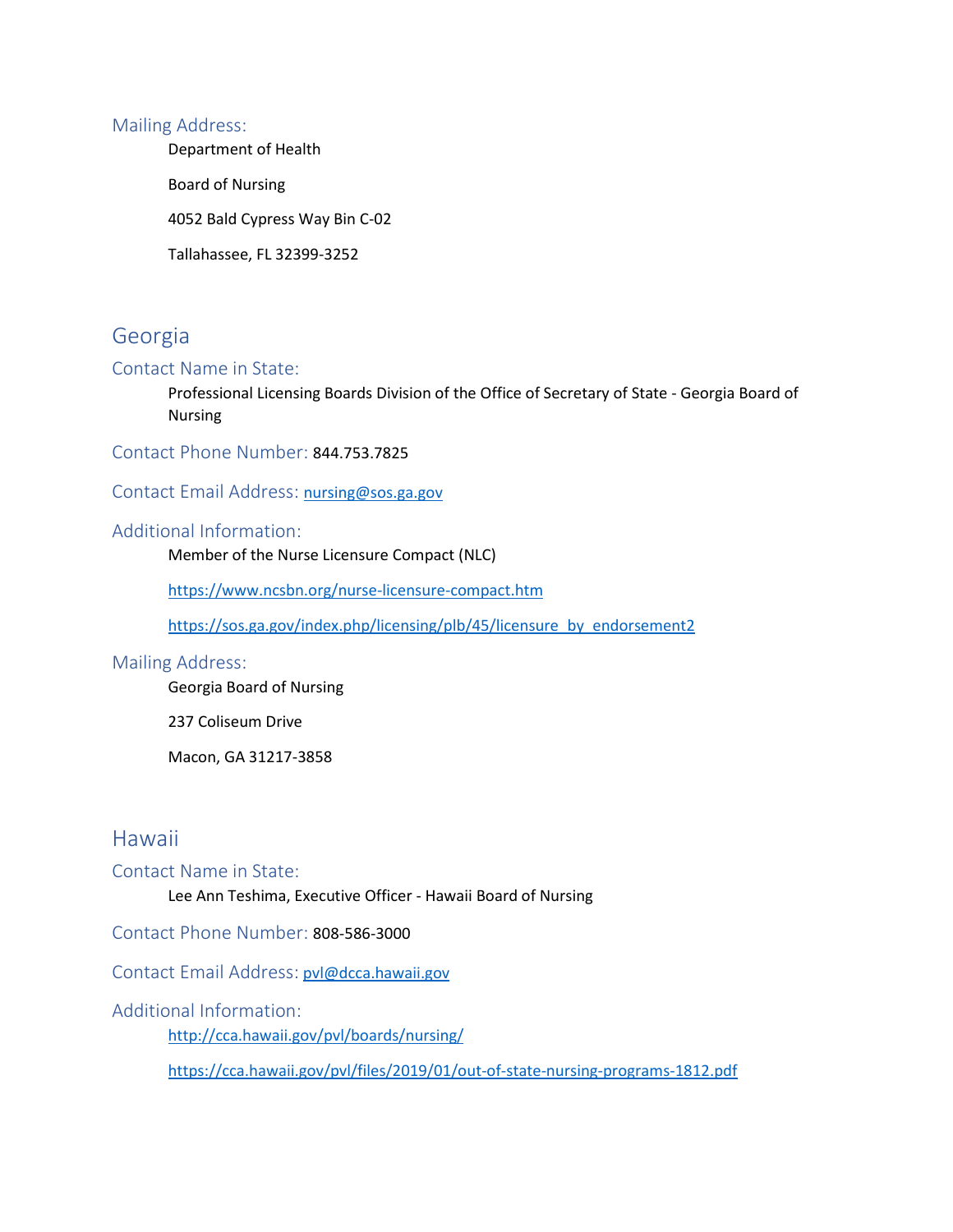DCCA-PVL

P.O. Box 3469

Honolulu, HI 96801

### Idaho

Contact Name in State:

State of Idaho Board of Nursing

Contact Phone Number: 208-577-2476

Contact Email Address: [IBN-info@dopl.idaho.gov](https://floridasnursing.gov/licensing/)

#### Additional Information:

Member of the Nurse Licensure Compact (NLC)

<https://www.ncsbn.org/nurse-licensure-compact.htm>

[https://ibn.idaho.gov/licensure/licensure-application-types/](https://www.maine.gov/boardofnursing/licensing/endorsement.html)

#### Mailing Address:

Idaho Board of Nursing 11351 W. Chinden Blvd. Bldg 6

Boise, ID 83714

### Illinois

#### Contact Name in State:

Illinois Department of Financial and Professional Regulation (Nursing)

Contact Phone Number: 1-888-473-4858

Contact Email Address: [https://www.idfpr.com/profs/Email/prfGrp09.asp](https://www.ncsbn.org/nurse-licensure-compact.htm)

#### Additional Information:

<https://www.idfpr.com/profs/Nursing.asp>

[https://www.idfpr.com/Forms/Req\\_cert.pdf](https://www.idfpr.com/Forms/Req_cert.pdf)

#### Mailing Address:

Illinois Department of Financial and Professional Regulation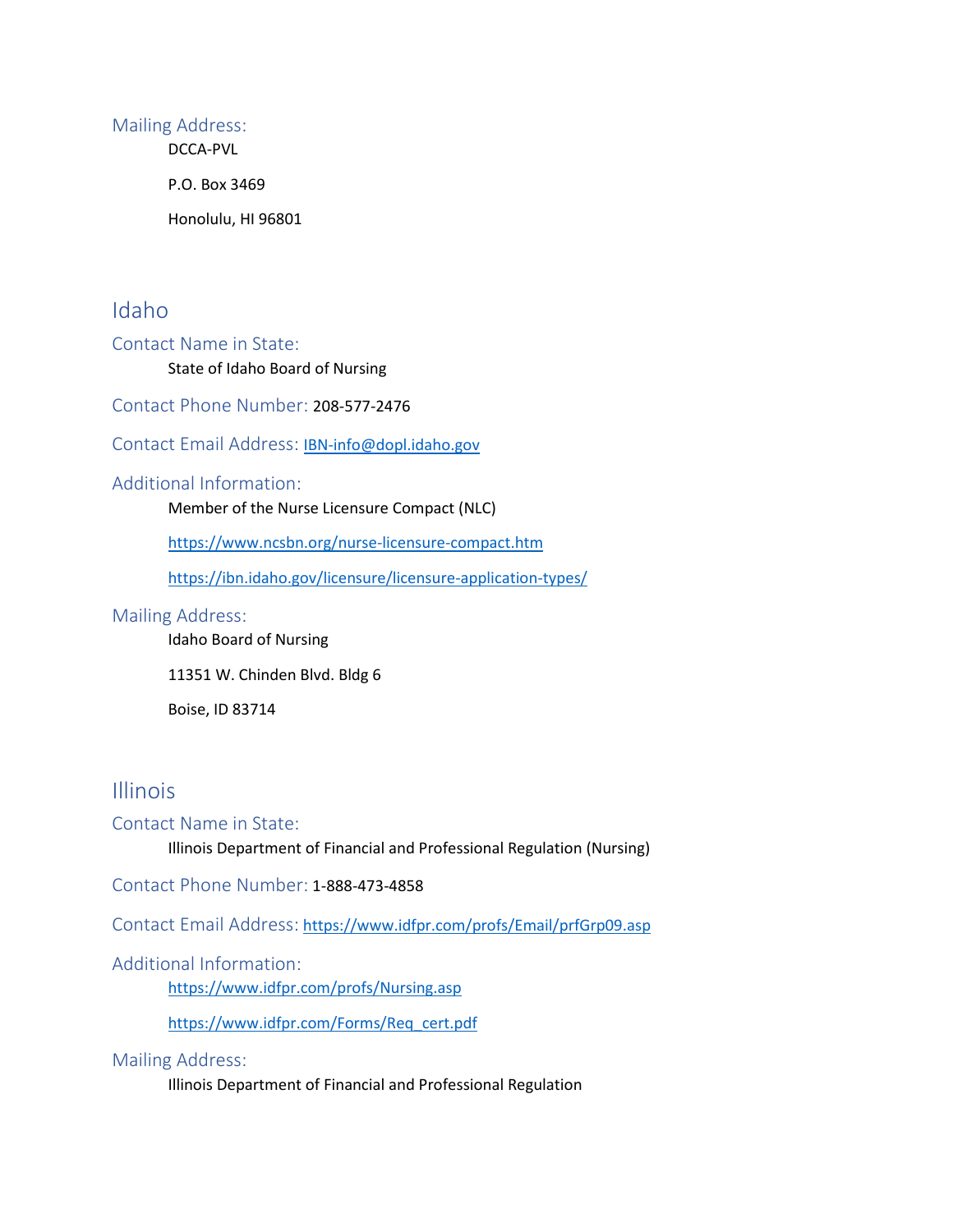100 West Randolph,

9th Floor

Chicago, IL 60601

### Indiana

Contact Name in State: Indiana State Board of Nursing

Contact Phone Number: 1-800-457-8283

Contact Email Address: [pla2@pla.in.gov](mailto:nboard@wv.gov)

#### Additional Information:

Member of the Nurse Licensure Compact (NLC)

[https://www.ncsbn.org/nurse-licensure-compact.htm](https://www.rn.ca.gov/applicants/lic-end.shtml)

[https://www.in.gov/pla/2506.htm](https://www.ncsbn.org/nurse-licensure-compact.htm)

[https://www.in.gov/pla/nursing.htm](https://dpr.delaware.gov/boards/nursing/reciprocity/)

#### Mailing Address:

Indiana Professional Licensing Agency

Attn: Indiana State Board of Nursing

402 W. Washington Street, Room W072

Indianapolis, Indiana 46204

#### Iowa

- Contact Name in State:
	- Iowa Board of Nursing

Contact Phone Number: 515.281.3255

Contact Email Address: [endorse@iowa.gov](https://eservices.nysed.gov/professions/contact-us/)

#### Additional Information:

Member of the Nurse Licensure Compact (NLC)

<https://www.ncsbn.org/nurse-licensure-compact.htm>

<https://nursing.iowa.gov/licensure/endorsement-licensure-another-state>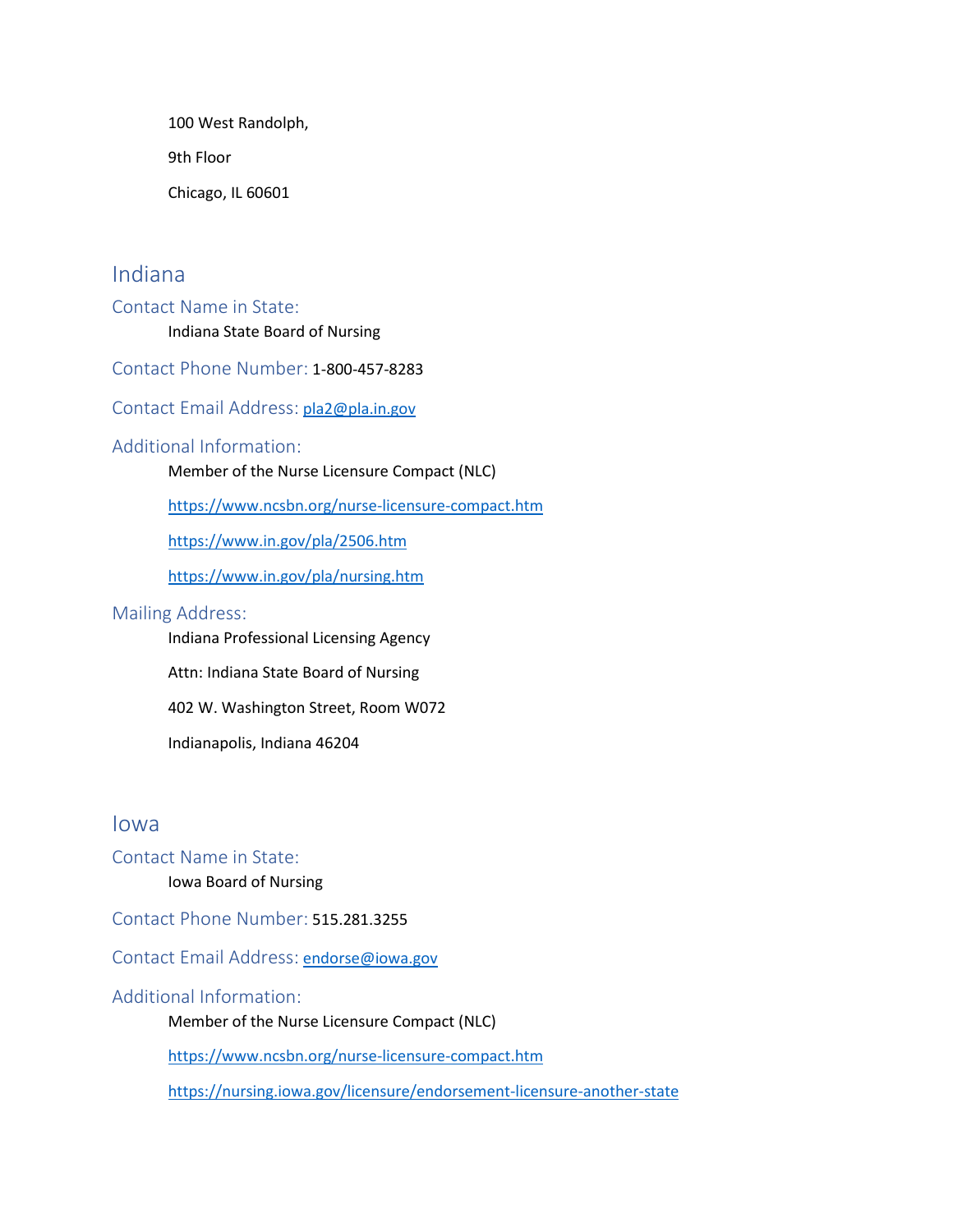Iowa Board of Nursing

400 SW 8th Street

Suite B

Des Moines, IA 50309

### Kansas

#### Contact Name in State:

#### RaeAnn Byrd, Licensing Supervisor - Kansas Board of Nursing

Contact Phone Number: 785-296-4929

#### ContactEmail Address: [raeann.byrd@ks.gov](https://www.ncsbn.org/nurse-licensure-compact.htm)

#### Additional Information:

Member of the Nurse Licensure Compact (NLC)

<https://www.ncsbn.org/nurse-licensure-compact.htm>

[https://www.nursinglicensure.org/state/nursing-license-kansas/#rn](https://www.doh.wa.gov/LicensesPermitsandCertificates/NursingCommission/NurseLicensing/ApplyforaLicense#rn)

#### Mailing Address:

Landon State Office Building

900 SW Jackson Street

10th Floor, Suite 1051

Topeka, Kansas 66612-1230

### Kentucky

Contact Name in State: Kentucky Board of Nursing

Contact Phone Number: 502-429-3300

Contact Email Address: [https://kbn.ky.gov/Pages/Contact%20Forms/endorse\\_contact.aspx](https://kbn.ky.gov/Pages/Contact%20Forms/endorse_contact.aspx)

Additional Information:

Member of the Nurse Licensure Compact (NLC)

[https://www.ncsbn.org/nurse-licensure-compact.htm](https://www.bon.texas.gov/licensure_endorsement.asp)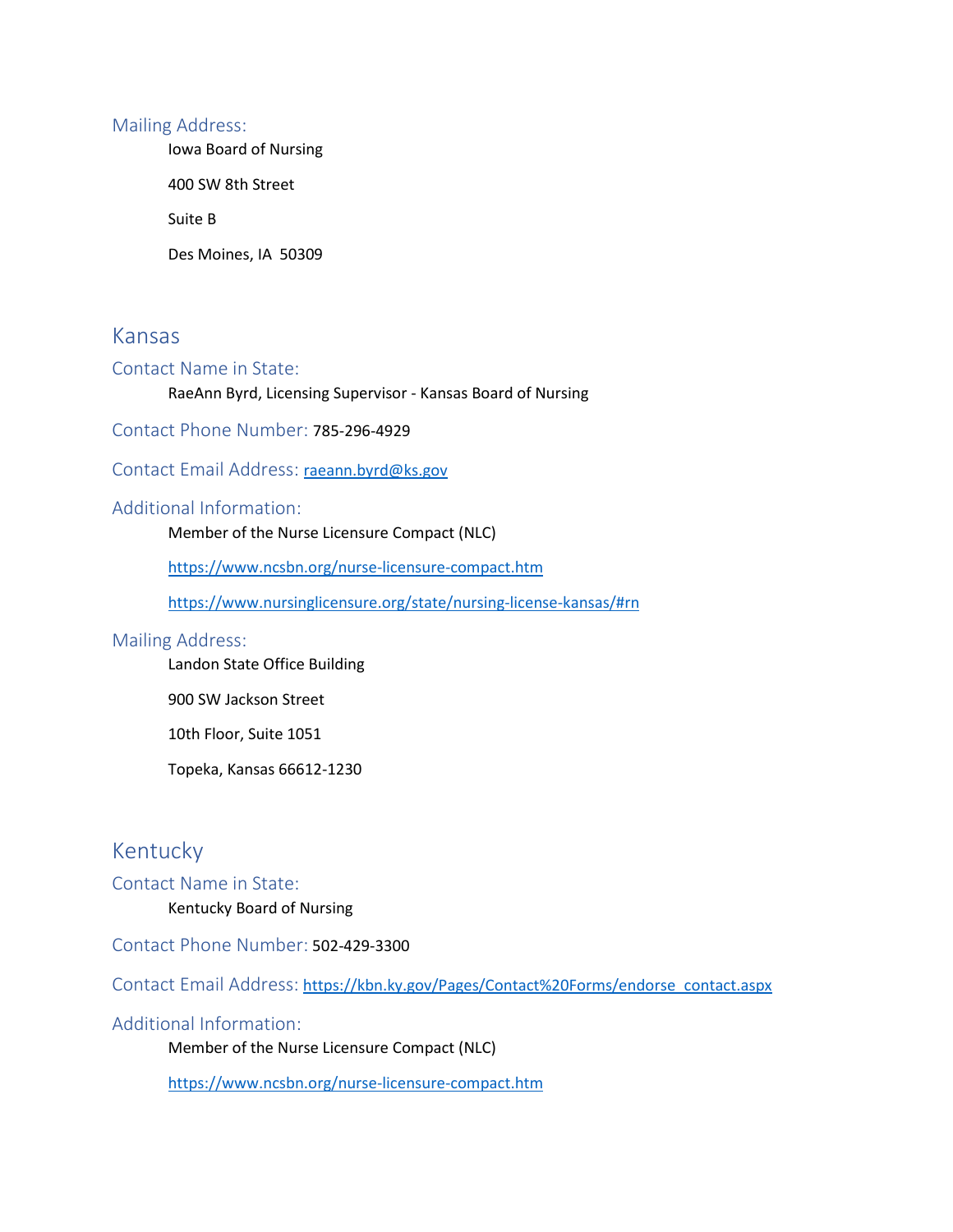<https://kbn.ky.gov/apply/Pages/Endorsement/endorsement.aspx>

#### Mailing Address:

Kentucky Board of Nursing

312 Whittington Pky

Suite 300

Louisville, KY 40222

### Louisiana

#### Contact Name in State:

Monique Calmes (Interim), Endorsement/RN Practice - Louisiana State Board of Nursing

Contact Phone Number: (225)755-7500

Contact Email Address: **Isbn@Isbn.state.la.us** 

#### Additional Information:

Member of the Nurse Licensure Compact (NLC)

<https://www.ncsbn.org/nurse-licensure-compact.htm>

[http://www.lsbn.state.la.us/Licensure,Renewals/Applications.aspx](https://nursing.ohio.gov/licensing-certification-ce/rn-aprn-lpn/)

#### Mailing Address:

Louisiana State Board of Nursing

17373 Perkins Road

Baton Rouge, LA 70810

### Maine

#### Contact Name in State:

Lorna A. McDaniel, Office Associate II, Endorsement/Reciprocity - Maine State Board of Nursing

Contact Phone Number: 207-287-1133

Contact Email Address: [Lorna.A.McDaniel@maine.gov](https://health.ri.gov/licenses/)

#### Additional Information:

Member of the Nurse Licensure Compact (NLC)

[https://www.ncsbn.org/nurse-licensure-compact.htm](https://www.nursinglicensure.org/state/nursing-license-kansas/)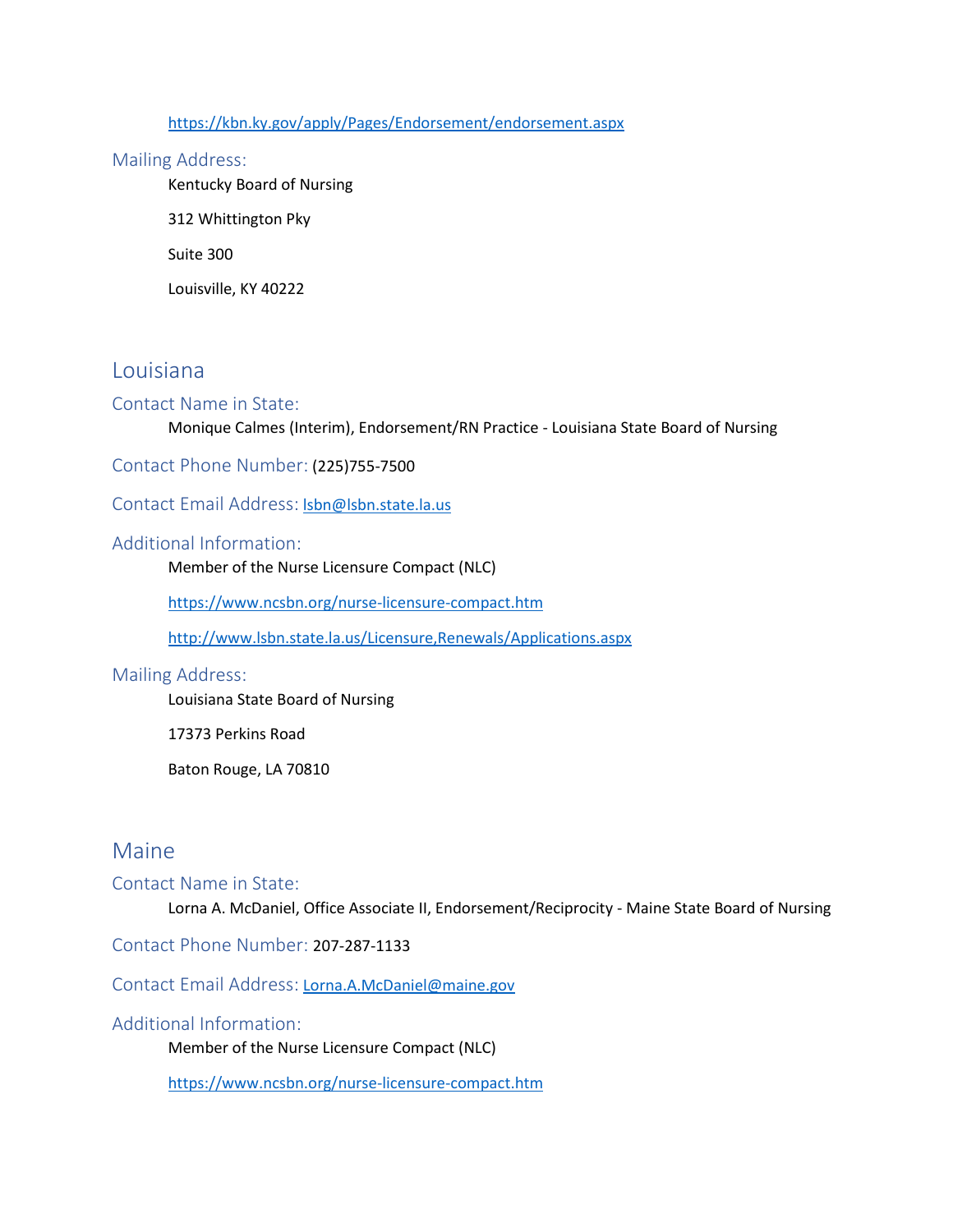[https://www.maine.gov/boardofnursing/licensing/endorsement.html](mailto:abn@abn.alabama.gov)

#### Mailing Address:

Maine State Board of Nursing

158 SHS

Augusta, Maine 04333-0158

### Maryland

Contact Name in State:

#### Maryland Board of Nursing

Contact Phone Number: 410-585-1900

Contact Email Address: [mdbon.nets@maryland.gov](mailto:DHHS.NursingOffice@nebraska.gov)

#### Additional Information:

Member of the Nurse Licensure Compact (NLC)

<https://www.ncsbn.org/nurse-licensure-compact.htm>

[https://mbon.maryland.gov/Pages/licensure-by-endorsement.aspx](https://mn.gov/boards/nursing/about-us/our-staff/)

#### Mailing Address:

Maryland Board of Nursing

4140 Patterson Avenue

Baltimore, Maryland, 21215-2254

### Massachusetts

#### Contact Name in State:

Massachusetts Board of Registration in Nursing

Contact Phone Number: (800) 414-0168

Contact Email Address: [nursing.admin@state.ma.us](https://health.ri.gov/contact/)

#### Additional Information:

Pending Legislation for the NLC: HD2891, HB 1944, and HB4134

[https://www.ncsbn.org/nurse-licensure-compact.htm](mailto:IBN-info@dopl.idaho.gov)

[https://www.mass.gov/how-to/apply-for-a-nursing-license-by-reciprocity](http://dhhs.ne.gov/licensure/Pages/Nurse-Licensing.aspx)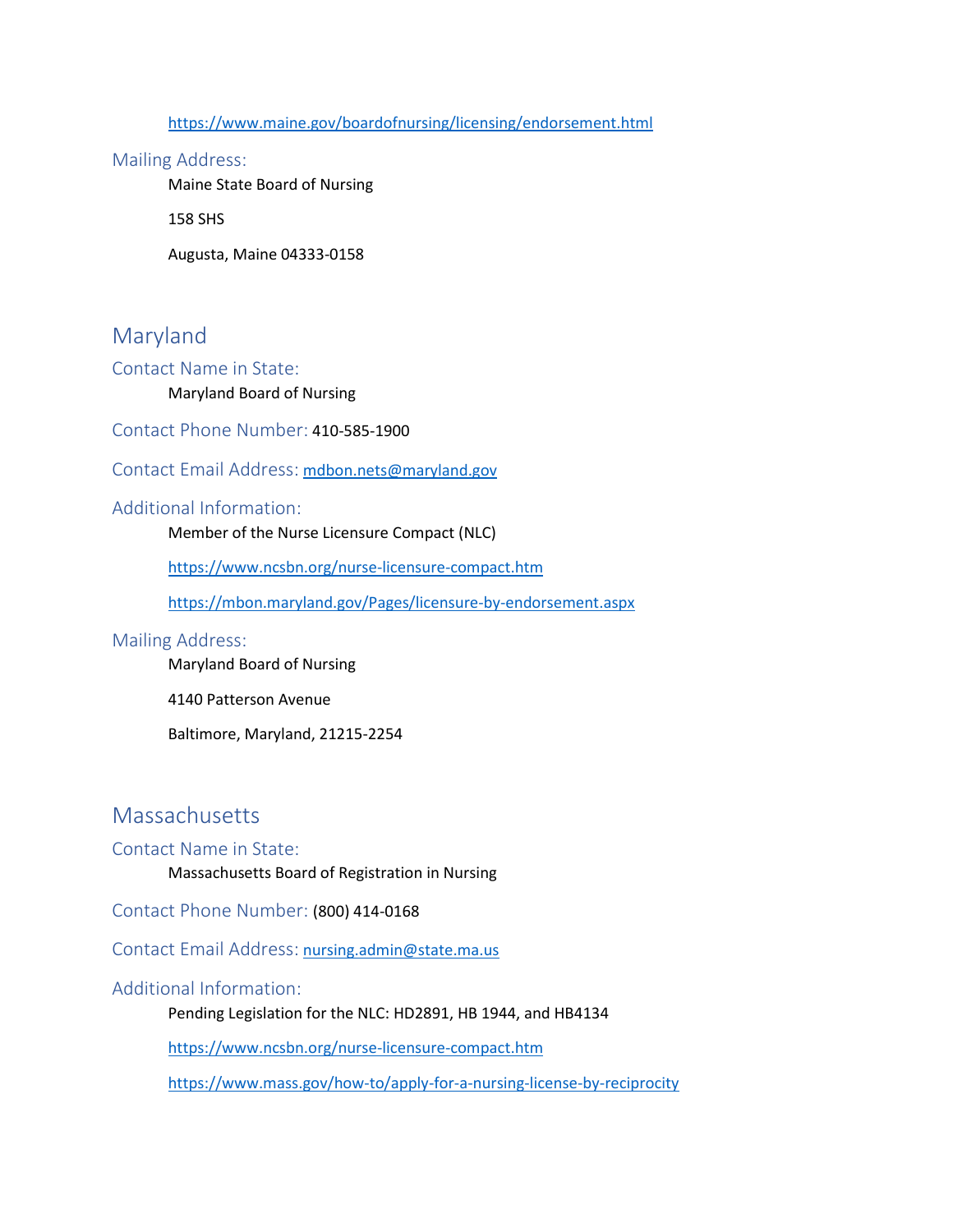Massachusetts Board of Registration in Nursing

239 Causeway St.,

Suite 500, 5th Floor,

Boston, MA 02114

### Michigan

#### Contact Name in State:

#### LARA – Bureau of Professional Licensing (Nursing)

Contact Phone Number: 517-335-0918

Contact Email Address:[BPLHelp@michigan.gov](mailto:wsbn-info-licensing@wyo.gov)

#### Additional Information:

Pending Legislation for NLC: HB 4042

<https://www.ncsbn.org/nurse-licensure-compact.htm>

[https://www.michigan.gov/lara/0,4601,7-154-89334\\_72600\\_72602\\_72731\\_72864-360363--](https://www.michigan.gov/lara/0,4601,7-154-89334_72600_72602_72731_72864-360363--,00.html) [,00.html](https://www.michigan.gov/lara/0,4601,7-154-89334_72600_72602_72731_72864-360363--,00.html)

#### Mailing Address:

Ottawa Building

611 W. Ottawa

P.O. Box 30004

Lansing, MI 48909

### Minnesota

Contact Name in State:

#### Minnesota Board of Nursing

Contact Phone Number: 612-317-3000

Contact Email Address:[Nursing.Board@state.mn.us](https://www.ncsbn.org/nurse-licensure-compact.htm)

Additional Information:

[https://mn.gov/boards/nursing/licensure/apply-for-a-license/lic-by-end-process.jsp](https://www.ncsbn.org/nurse-licensure-compact.htm)

[https://mn.gov/boards/nursing/about-us/our-staff/](mailto:board.questions@oplc.nh.gov)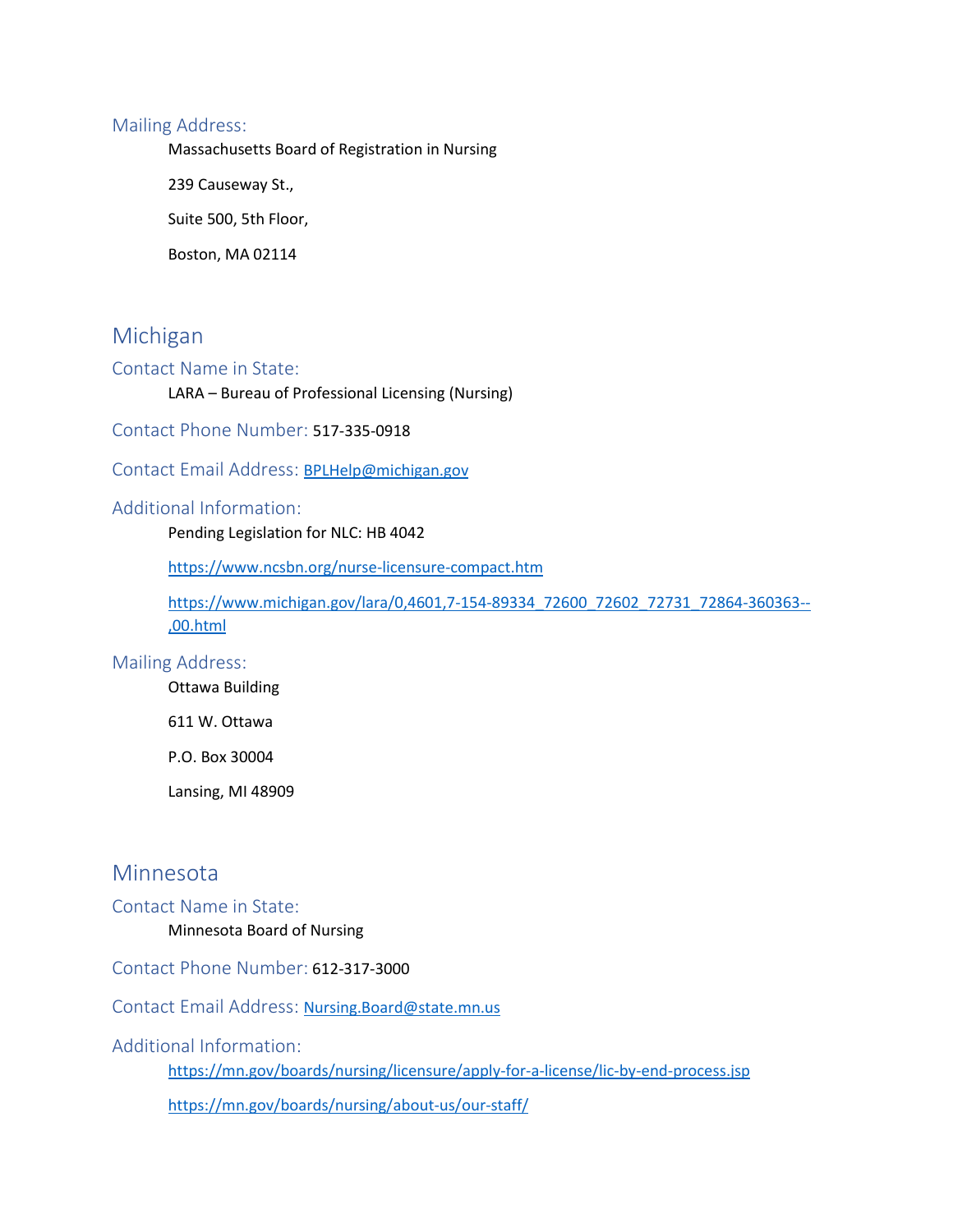Minnesota Board of Nursing

1210 Northland Drive Suite 120

Mendota Heights, MN 55120

### Mississippi

#### Contact Name in State:

Stephanie Glass, Endorsement Licensing Officer - Mississippi Board of Nursing

Contact Phone Number: 601-957-6311

Contact Email Address: [sglass@msbn.ms.gov](https://www.ncsbn.org/nurse-licensure-compact.htm)

#### Additional Information:

Member of the Nurse Licensure Compact (NLC)

[https://www.ncsbn.org/nurse-licensure-compact.htm](mailto:vuepearsonprofessionaltesting@vue.com)

<https://www.msbn.ms.gov/licensure-endorsement>

#### Mailing Address:

Mississippi Board of Nursing

713 Pear Orchard Road, Plaza II

Suite 300

Ridgeland, MS 39157

### **Missouri**

#### Contact Name in State:

Missouri Division of Professional Regulation (MO Board of Nursing)

Contact Phone Number: 573.751.0681

Contact Email Address: [nursing@pr.mo.gov](https://www.mass.gov/how-to/apply-for-a-nursing-license-by-reciprocity)

#### Additional Information:

Member of the Nurse Licensure Compact (NLC)

<https://www.ncsbn.org/nurse-licensure-compact.htm>

<https://www.nursinglicensure.org/state/nursing-license-missouri/#rn>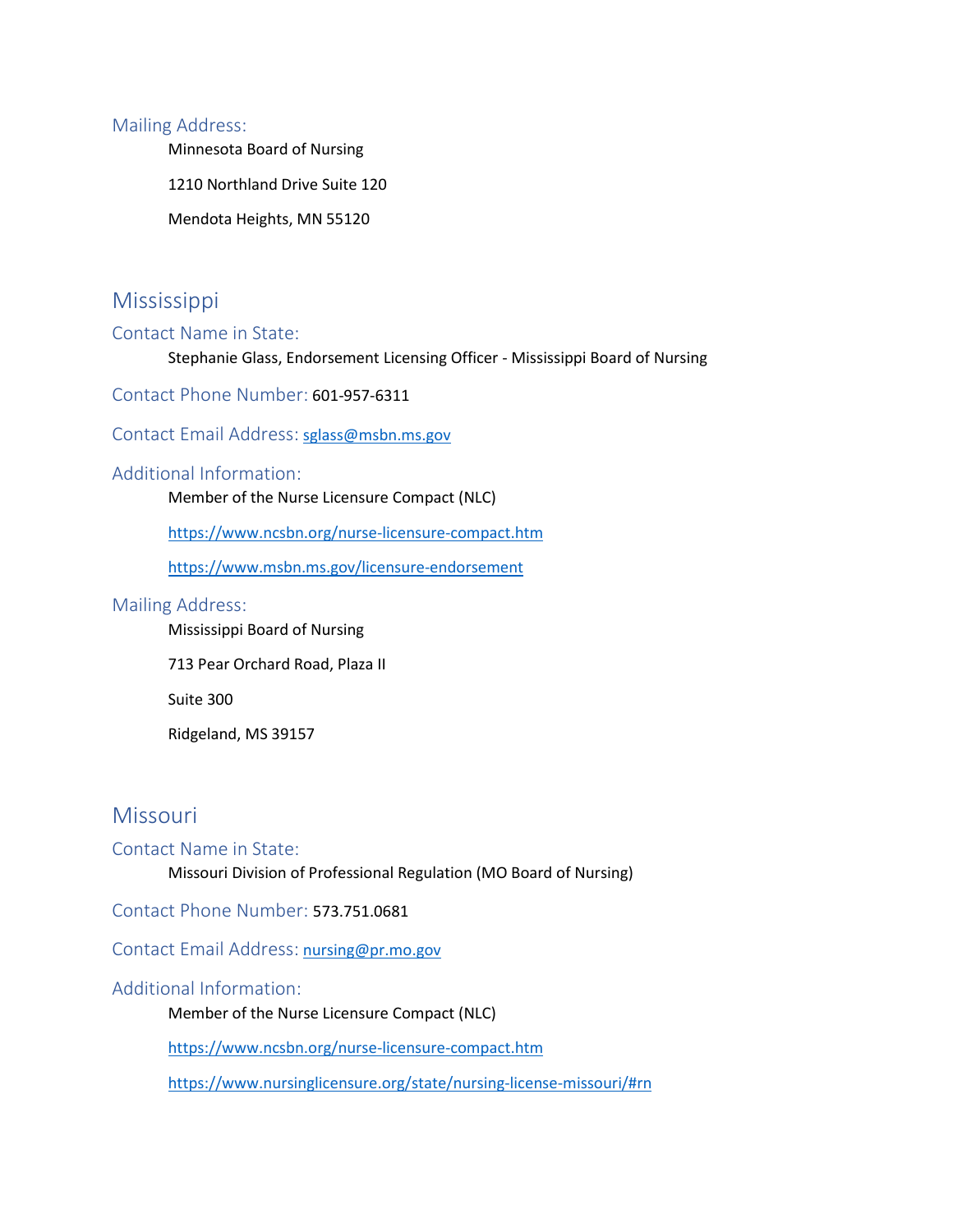#### [https://pr.mo.gov/nursing-licensure-rn.asp](mailto:ST-NURSE@pa.gov)

#### Mailing Address:

Board of Nursing 3605 Missouri Boulevard P.O. Box 656 Jefferson City, MO 65102-0656

#### Montana

#### Contact Name in State:

#### Montana Board of Nursing

Contact Phone Number: (406) 444-6880

Contact Email Address: [DLIBSDHELP@MT.GOV](http://boards.bsd.dli.mt.gov/nur)

#### Additional Information:

Member of the Nurse Licensure Compact (NLC)

[https://www.ncsbn.org/nurse-licensure-compact.htm](mailto:board@nursing.ohio.gov)

[http://boards.bsd.dli.mt.gov/nur#1?2](https://nmibon.info/resources/#1?2)

#### Mailing Address:

MO Board of Nursing

PO Box 200513

Helena, MT 59620-0513

### Nebraska

Contact Name in State:

Nebraska Department of Health and Human Services

Contact Phone Number: (402) 471-4376

Contact Email Address: [DHHS.NursingOffice@nebraska.gov](https://dpo.colorado.gov/Nursing)

Additional Information:

Member of the Nurse Licensure Compact (NLC)

[https://www.ncsbn.org/nurse-licensure-compact.htm](https://www.ncbon.com/contact-contact-information)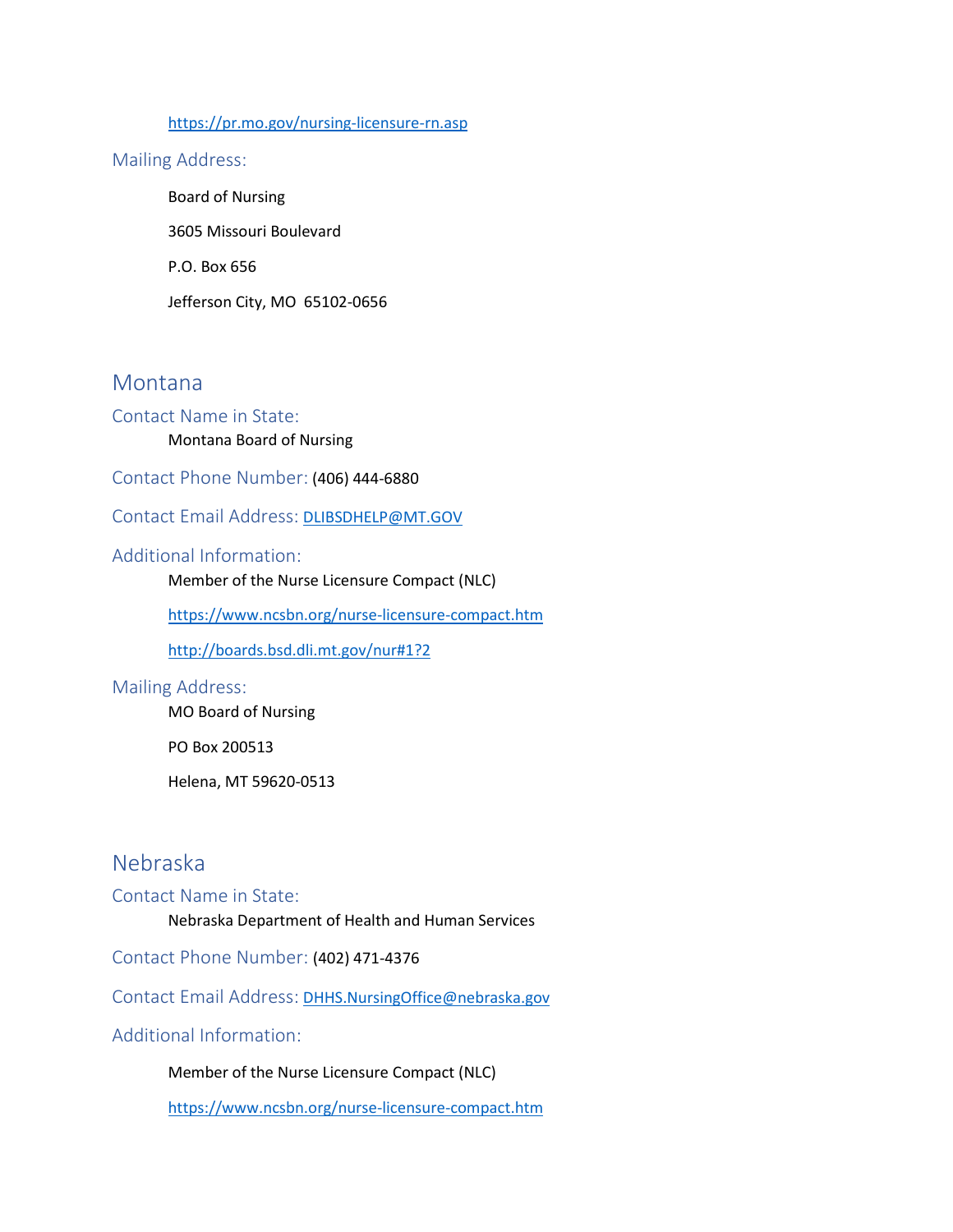[http://dhhs.ne.gov/licensure/Pages/Nurse-License-Applications.aspx](mailto:BoardMember@nursing.ok.gov)

[http://dhhs.ne.gov/licensure/Pages/Nurse-Licensing.aspx](mailto:dsps@wi.gov)

#### Mailing Address:

Nebraska Licensure Unit

Attn: Nursing

PO Box 94986

Lincoln NE 68509-5026

### Nevada

#### Contact Name in State:

Gail Trujillo, Director of Licensure and Certification, Human Resources - Nevada State Board of Nursing

Contact Phone Number: (888) 590-6726

Contact Email Address: [nursingboard@nsbn.state.nv.us](https://www.ncsbn.org/nurse-licensure-compact.htm)

#### Additional Information:

[https://nevadanursingboard.org/wp-content/uploads/2020/07/RNLPN-Endorsement-I](mailto:kzahn@ndbon.org) [n](mailto:kzahn@ndbon.org)structions.pdf

Mailing Address:

Nevada State Board of Nursing

5011 Meadowood Mall Way Ste 300

Reno, NV 89502

### New Hampshire

#### Contact Name in State:

Joann Seaward, Licensure Clerk - Office of Professional Licensure and Certification - New Hampshire Board of Nursing

Contact Phone Number: (603) 271-2323

Contact Email Address: [board.questions@oplc.nh.gov](mailto:customerservice.dpr@delaware.gov)

#### Additional Information:

Member of the Nurse Licensure Compact (NLC)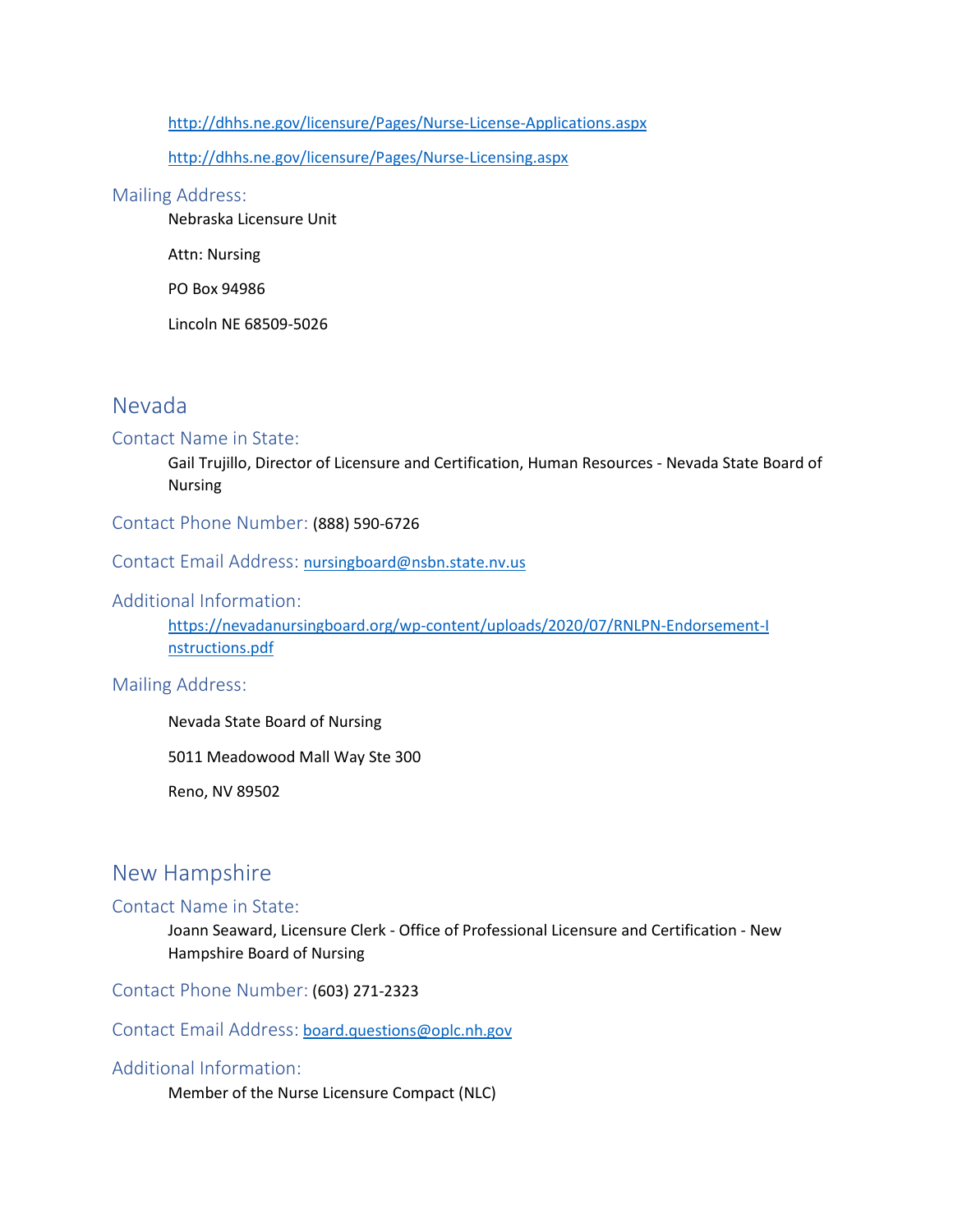[https://www.ncsbn.org/nurse-licensure-compact.htm](mailto:DOH.info@state.sd.us)

[https://www.oplc.nh.gov/nursing/licensure.htm#rn](https://www.ncsbn.org/nurse-licensure-compact.htm#rn)

[https://www.oplc.nh.gov/nursing/index.htm](mailto:mdbon.nets@maryland.gov)

#### Mailing Address:

Office of Professional Licensure and Certification - New Hampshire Board of Nursing

7 Eagle Square

Concord, NH 03301

### New Jersey

#### Contact Name in State:

New Jersey Board of Nursing

Contact Phone Number: (973) 504-6430

Contact Email Address: [NursingUpdates@dca.lps.state.nj.us](https://www.ncbon.com/licensure-listing-apply-licensure-by-endorsement)

#### Additional Information:

Member of the Nurse Licensure Compact (NLC) (Partial implementation)

[https://www.ncsbn.org/nurse-licensure-compact.htm](mailto:Nursing.Board@state.mn.us)

[https://www.njconsumeraffairs.gov/nur/Pages/applications.aspx](https://www.ndbon.org/NurseLicensure/InitialEndorse/index.asp)

#### Mailing Address:

New Jersey Board of Nursing

124 Halsey St,

Newark, NJ 07102

### New Mexico

#### Contact Name in State:

Monica Miller, Licensing Supervisor - New Mexico Board of Nursing

Contact Phone Number: 505.841.8340

Contact Email Address: [monica.miller2@state.nm.us](mailto:monica.miller2@state.nm.us)

#### Additional Information:

Member of the Nurse Licensure Compact (NLC)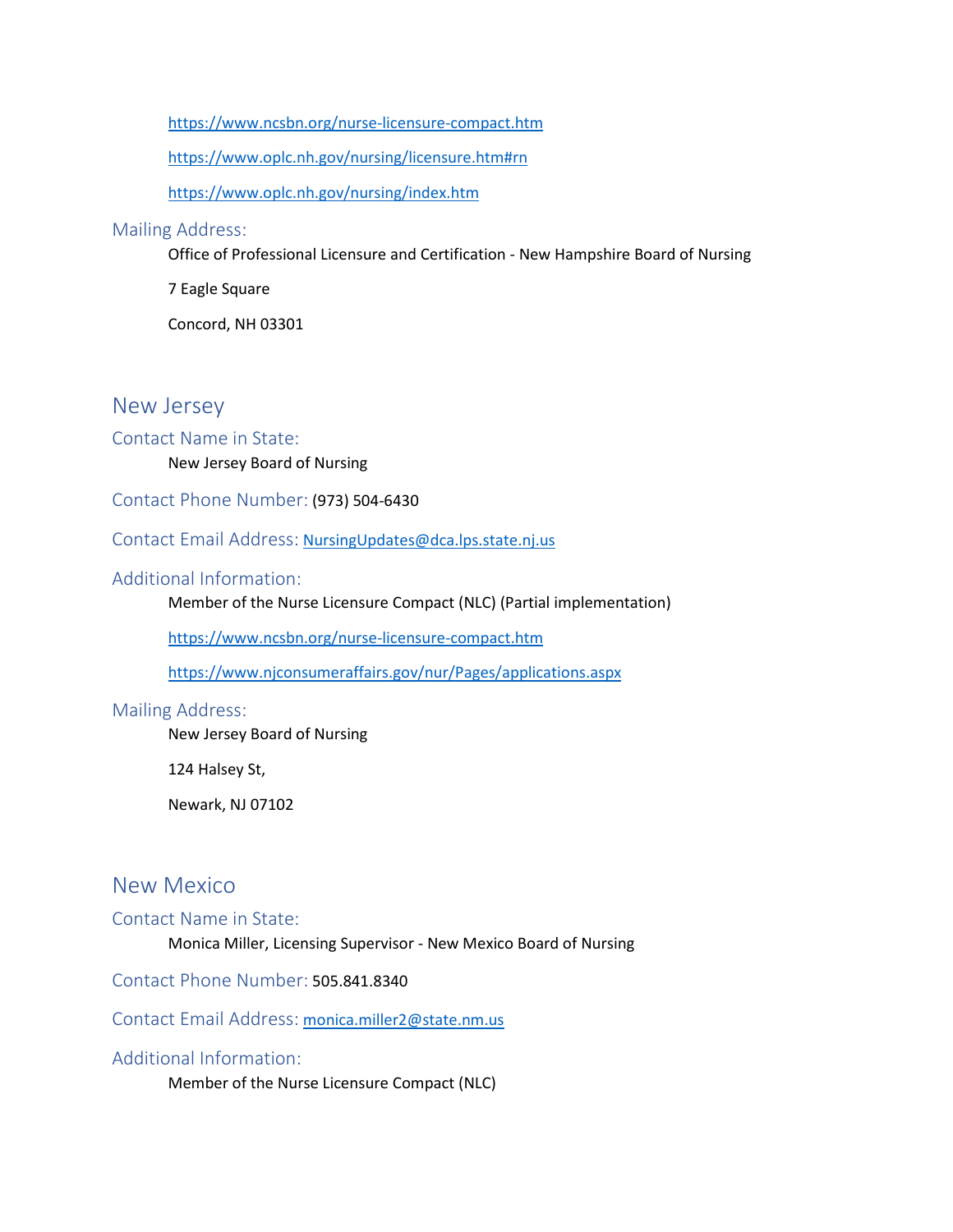#### [https://www.ncsbn.org/nurse-licensure-compact.htm](https://www.njconsumeraffairs.gov/nur/Pages/applications.aspx)

[https://www.nursinglicensure.org/state/nursing-license-new-mexico/#rn](mailto:dph.nursingteam@ct.gov#rn)

#### Mailing Address:

New Mexico Board of Nursing

6301 Indian School Rd

NE Suite 710,

Albuquerque, New Mexico 87110

### New York

#### Contact Name in State:

New York Office of Professions (Nursing)

Contact Phone Number: 518-474-3817, Press 1 then ext. 570

Contact Email Address: [https://eservices.nysed.gov/professions/contact-us/](https://www.ncsbn.org/nurse-licensure-compact.htm)

#### Additional Information:

[vuepearsonprofessionaltesting@vue.com](https://wvrnboard.wv.gov/licensing/Pages/default.aspx)

#### Mailing Address:

NY State Education Department

Office of the Professions

State Board for Nursing

89 Washington Avenue

Albany, New York 12234-1000

### North Carolina

#### Contact Name in State: North Carolina Board of Nursing

Contact Phone Number: (919) 782-3211

Contact Email Address: [https://www.ncbon.com/contact-contact-information#onlineContactForm](https://www.ncsbn.org/nurse-licensure-compact.htm#onlineContactForm)

### Additional Information:

Member of the Nurse Licensure Compact (NLC)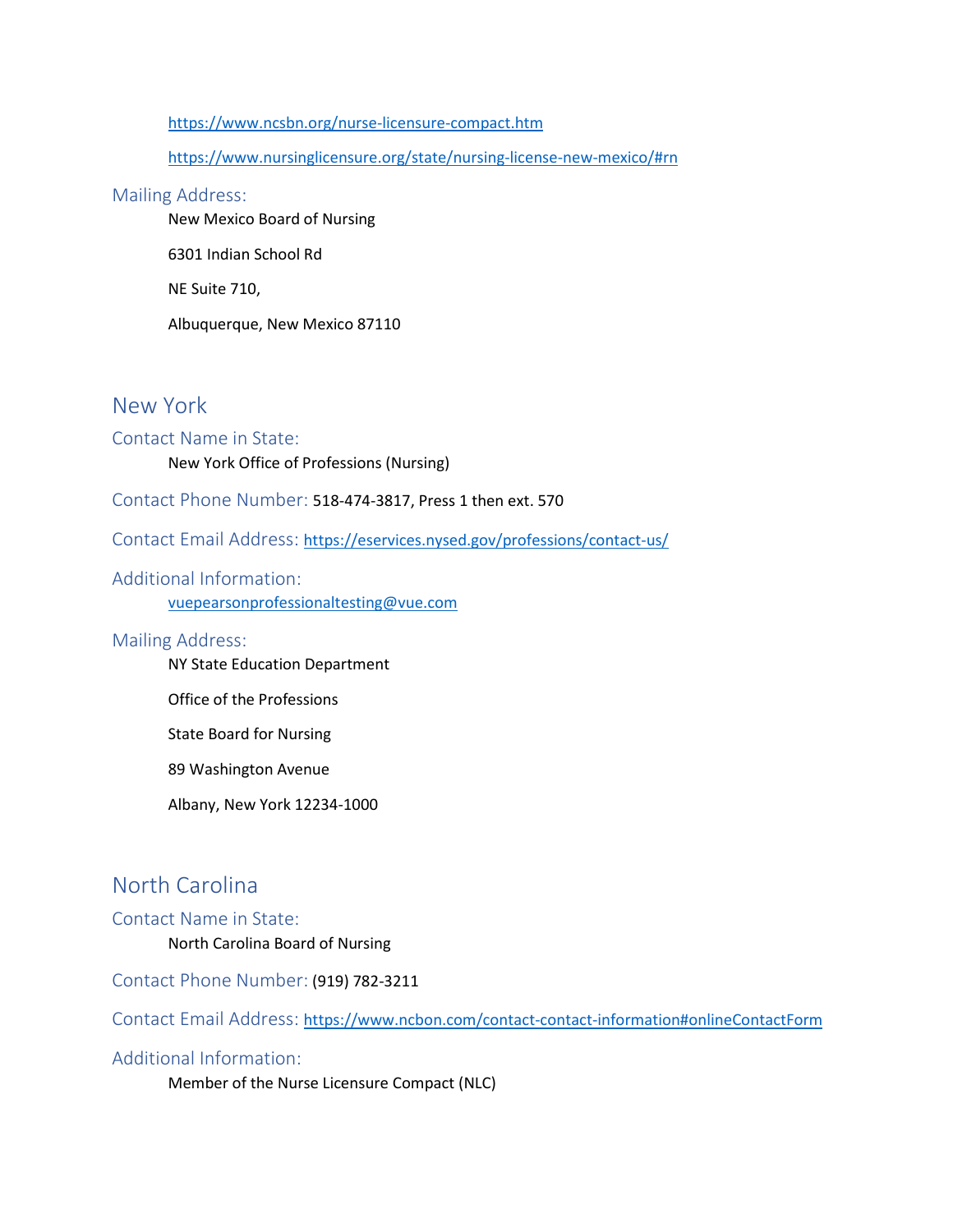[https://www.ncsbn.org/nurse-licensure-compact.htm](https://dpo.colorado.gov/Nursing/RNApplications)

[https://www.ncbon.com/licensure-listing-apply-licensure-by-endorsement](https://www.ncsbn.org/nurse-licensure-compact.htm)

#### Mailing Address:

North Carolina Board of Nursing

Post Office Box 2129

Raleigh, NC 27602-2129

### North Dakota

#### Contact Name in State:

North Dakota Board of Nursing

Contact Phone Number: 701-328-9777

#### Contact Email Address: [kzahn@ndbon.org](mailto:hsqa.csc@doh.wa.gov)

#### Additional Information:

Member of the Nurse Licensure Compact (NLC)

[https://www.ncsbn.org/nurse-licensure-compact.htm](https://www.azbn.gov/licenses-and-certifications/apply-for-a-license)

[https://www.ndbon.org/NurseLicensure/InitialEndorse/index.asp](https://www.in.gov/pla/nursing.htm)

#### Mailing Address:

ND Board of Nursing

919 S 7th Street, Suite 504

Bismarck, ND 58504

### Ohio

Contact Name in State: Ohio Board of Nursing

Contact Phone Number: 614-466-3947

Contact Email Address:[board@nursing.ohio.gov](https://www.ncsbn.org/nurse-licensure-compact.htm)

#### Additional Information:

Pending Legislation for the NLC: SB 341 and HB 765

[https://www.ncsbn.org/nurse-licensure-compact.htm](https://www.healthy.arkansas.gov/programs-services/topics/arsbn-licensing)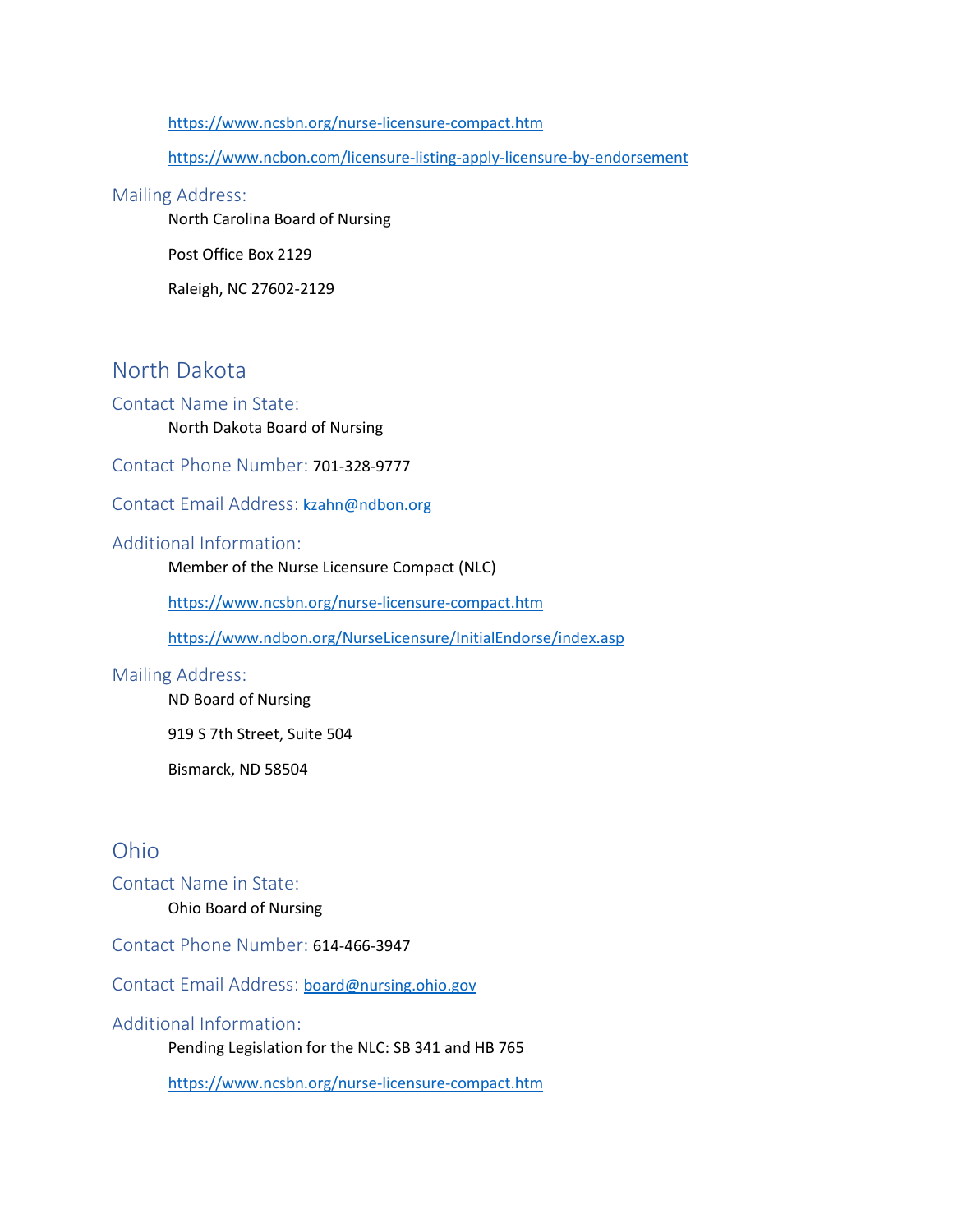[https://nursing.ohio.gov/licensing-certification-ce/rn-aprn-lpn/](mailto:nursing@pr.mo.gov)

#### Mailing Address:

Ohio Board of Nursing

17 S. High Street, Suite 660

Columbus, OH 43215

### Oklahoma

Contact Name in State:

#### Oklahoma Board of Nursing

Contact Phone Number: 405.962.1800

Contact Email Address:[BoardMember@nursing.ok.gov](https://dsps.wi.gov/Pages/Professions/RN/Default.aspx)

#### Additional Information:

Member of the Nurse Licensure Compact (NLC)

[https://www.ncsbn.org/nurse-licensure-compact.htm](https://sos.vermont.gov/nursing/statutes-rules-resources/nursing-faqs/)

[https://nursing.ok.gov/forms3.html](https://www.tn.gov/health/health-program-areas/health-professional-boards/nursing-board/nursing-board/applications.html)

#### Mailing Address:

Oklahoma Board of Nursing

2915 N Classen, Ste. 524

OKC, OK 73106

### Oregon

Contact Name in State: Oregon State Board of Nursing

Contact Phone Number: 503-378-8667

Contact Email Address: [oregon.bn.info@osbn.oregon.gov](mailto:oregon.bn.info@osbn.oregon.gov)

Additional Information: [https://www.oregon.gov/osbn/Pages/index.aspx](https://www.in.gov/pla/2506.htm)

Mailing Address:

Oregon State Board of Nursing

17938 SW Upper Boones Ferry Rd.,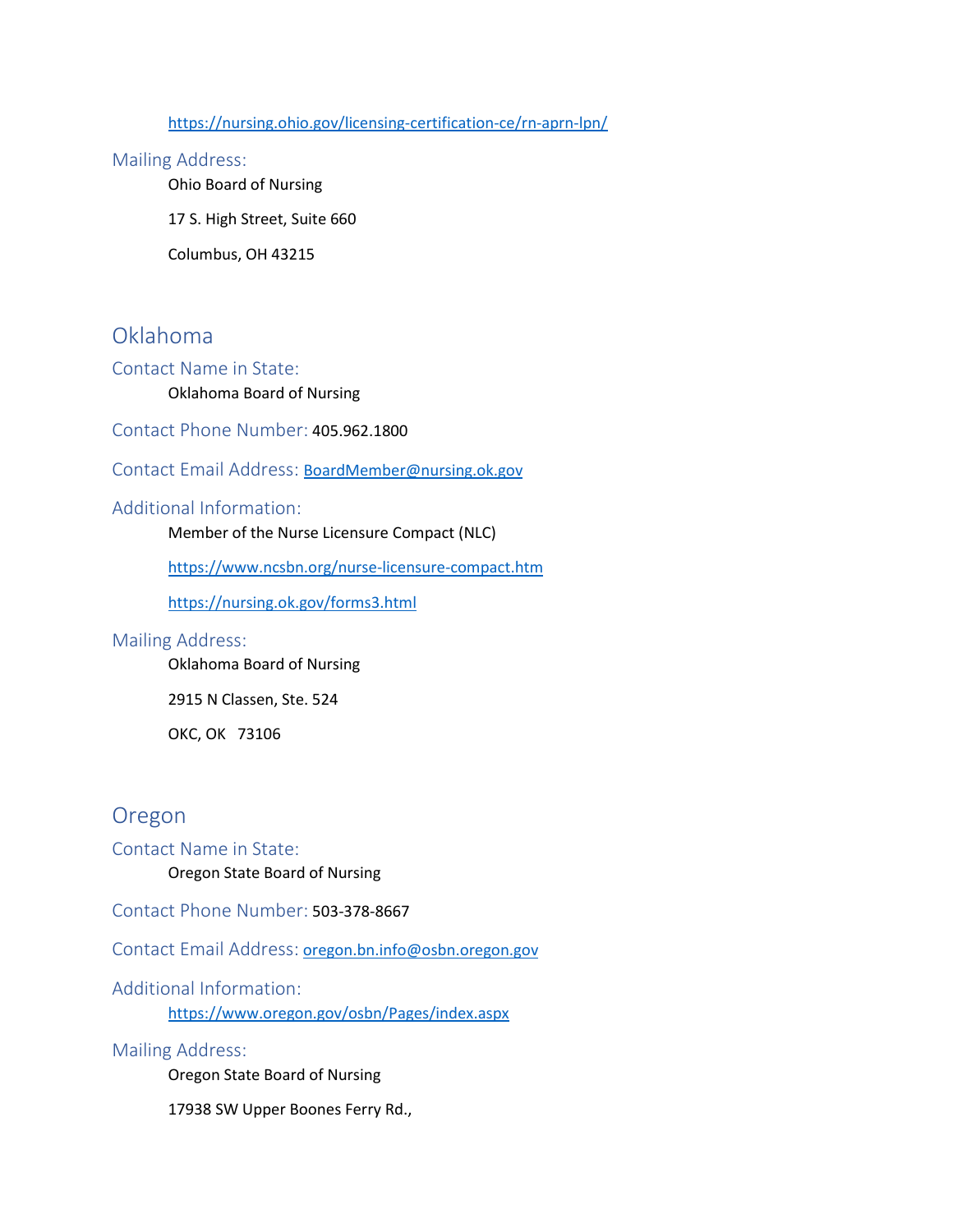Portland, OR 97224

### Pennsylvania

#### Contact Name in State:

Pennsylvania State Board of Nursing

Contact Phone Number: (717) 783-7142

Contact Email Address: [ST-NURSE@pa.gov](mailto:BPLHelp@michigan.gov)

#### Additional Information:

Pending Legislation for the NLC: HB 1888 and SB 655

[https://www.ncsbn.org/nurse-licensure-compact.htm](http://www.lsbn.state.la.us/Licensure,Renewals/Applications.aspx)

[https://www.dos.pa.gov/ProfessionalLicensing/BoardsCommissions/Nursing/Pages/Nursing-](mailto:doh@dc.gov)[Guide.aspx](mailto:doh@dc.gov)

#### Mailing Address:

Pennsylvania State Board of Nursing

P.O. Box 2649

Harrisburg, PA 17105-2649

### Rhode Island

Contact Name in State: Rhode Island Department of Health

Contact Phone Number: 401-222-5960

Contact Email Address: [https://health.ri.gov/contact/](mailto:DLIBSDHELP@MT.GOV)

Additional Information: [https://health.ri.gov/licenses/](https://www.oplc.nh.gov/nursing/index.htm)

#### Mailing Address:

Department of Health

3 Capitol Hill

Providence, RI 02908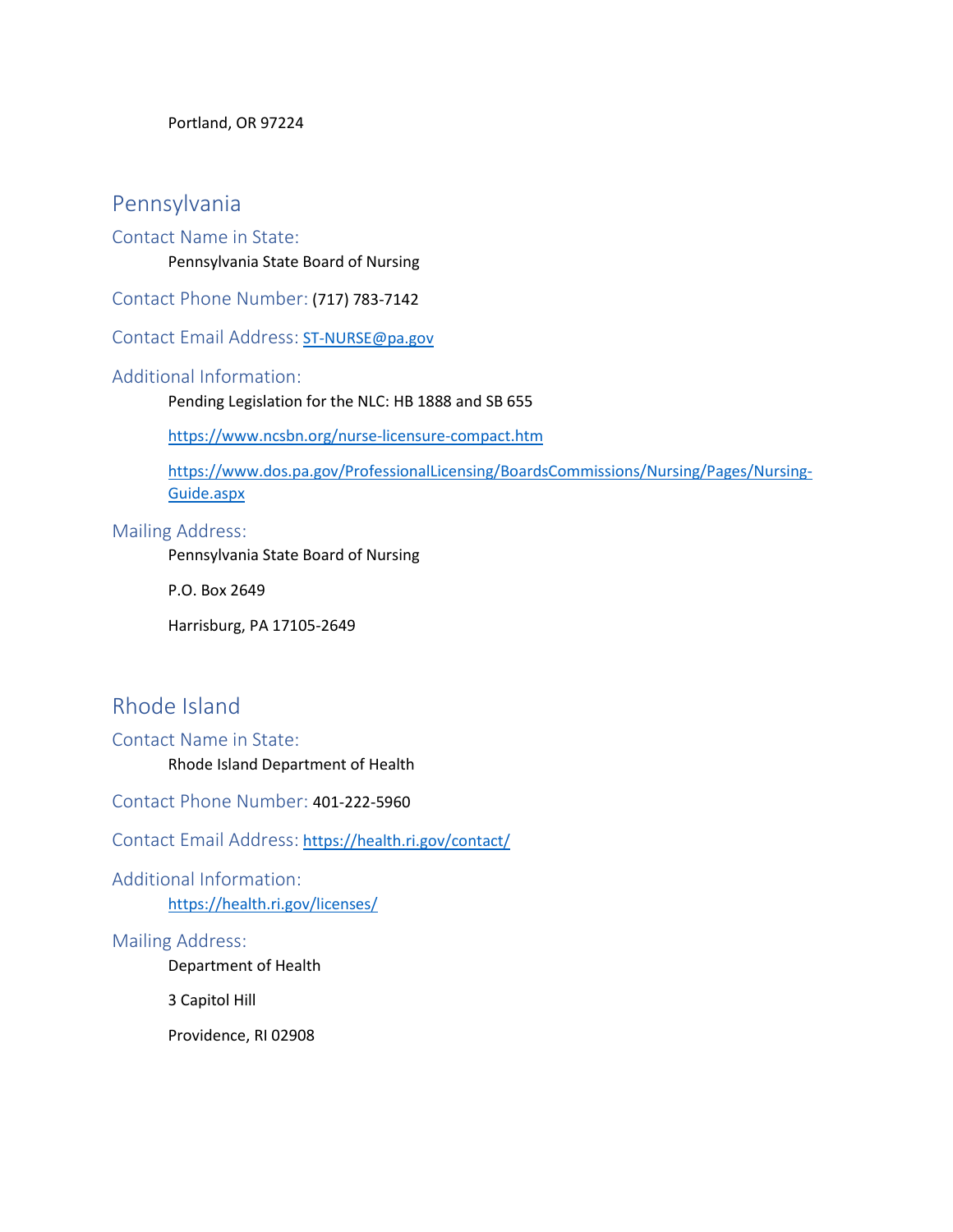### South Carolina

#### Contact Name in State:

Carol Moody, Administrator - Labor Licensing Regulation - South Carolina Board of Nursing

Contact Phone Number: (803) 896-4550

Contact Email Address: [NURSEBOARD@llr.sc.gov](mailto:NURSEBOARD@llr.sc.gov)

#### Additional Information:

Member of the Nurse Licensure Compact (NLC)

[https://www.ncsbn.org/nurse-licensure-compact.htm](http://dhhs.ne.gov/licensure/Pages/Nurse-License-Applications.aspx)

<https://www.llr.sc.gov/nurse/rn.aspx>

#### Mailing Address:

Labor Licensing Regulation - South Carolina Board of Nursing

110 Centerview Dr,

Columbia SC

### South Dakota

#### Contact Name in State:

South Dakota Department of Health - South Dakota Board of Nursing

Contact Phone Number: 605-773-3361

Contact Email Address: [DOH.info@state.sd.us](mailto:NursingUpdates@dca.lps.state.nj.us)

#### Additional Information:

Member of the Nurse Licensure Compact (NLC)

[https://www.ncsbn.org/nurse-licensure-compact.htm](https://www.sdbon.org/rn_lpn/endorse/)

[https://www.sdbon.org/rn\\_lpn/endorse/](http://cca.hawaii.gov/pvl/boards/nursing/)

#### Mailing Address:

South Dakota Department of Health

Attn: South Dakota Board of Nursing

600 East Capitol Avenue

Pierre, SD 57501-2536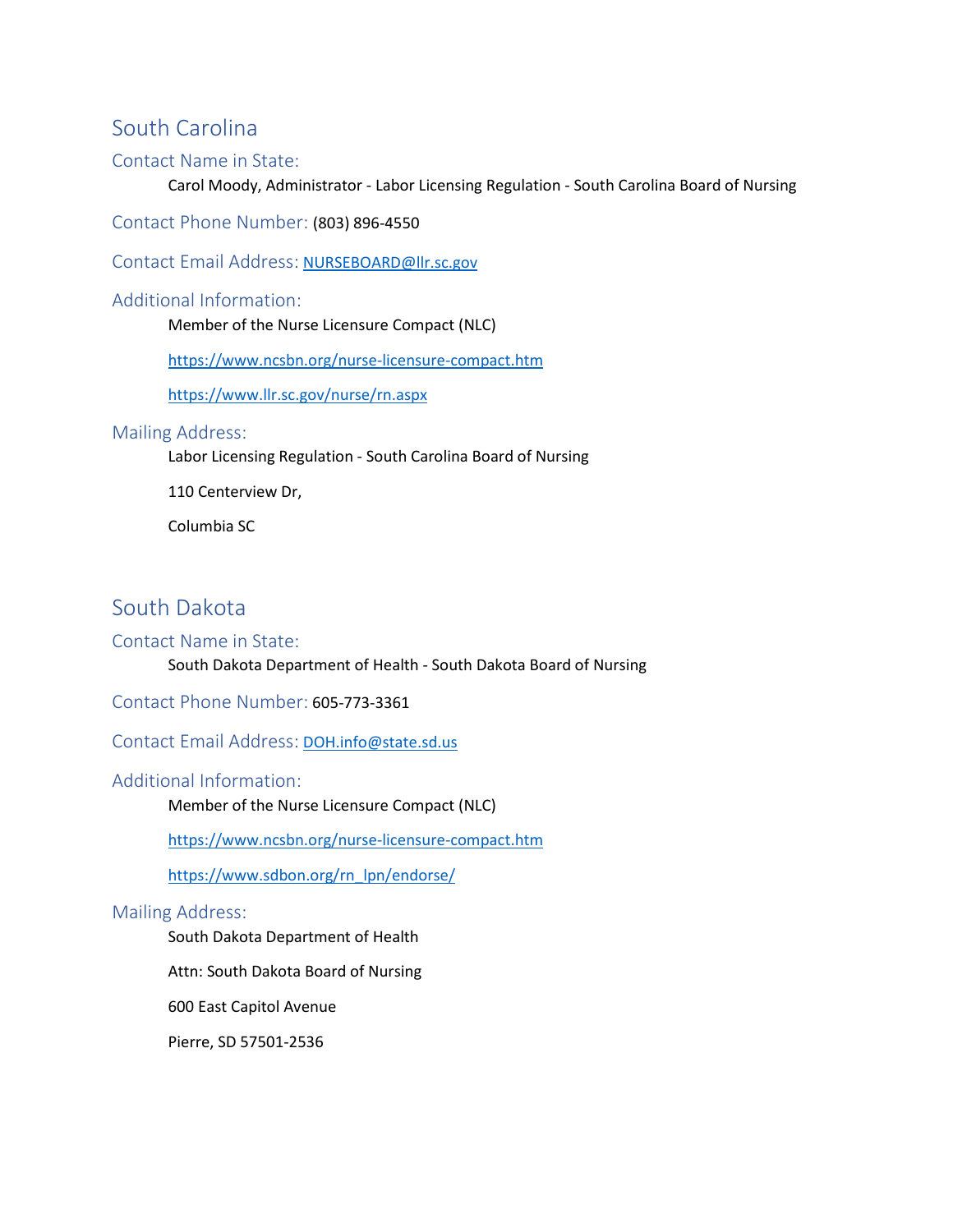### Tennessee

#### Contact Name in State:

Tennessee Department of Health

Contact Phone Number: (615)532-5166

Contact Email Address: [tn.health@tn.gov](mailto:endorsement@bon.texas.gov)

#### Additional Information:

Member of the Nurse Licensure Compact (NLC)

[https://www.ncsbn.org/nurse-licensure-compact.htm](mailto:ASBN.info@Arkansas.gov)

[https://www.tn.gov/health/health-program-areas/health-professional-boards/nursing](https://www.ncsbn.org/nurse-licensure-compact.htm)[board/nursing-board/applications.html](https://www.ncsbn.org/nurse-licensure-compact.htm)

#### Mailing Address:

Tennessee Department of Health

710 James Robertson Parkway

Nashville, TN 37243

### Texas

#### Contact Name in State:

Katherine A. Thomas, Executive Director - Texas Board of Nursing

Contact Phone Number: (512) 305-7400

Contact Email Address: [endorsement@bon.texas.gov](https://nursing.ok.gov/forms3.html)

#### Additional Information:

Member of the Nurse Licensure Compact (NLC)

<https://www.ncsbn.org/nurse-licensure-compact.htm>

[https://www.bon.texas.gov/licensure\\_endorsement.asp](https://portal.ct.gov/DPH/Public-Health-Hearing-Office/Board-of-Examiners-for-Nursing/Board-)

#### Mailing Address:

Texas Board of Nursing

333 Guadalupe,

Suite 3-460

Austin, TX 78701-3944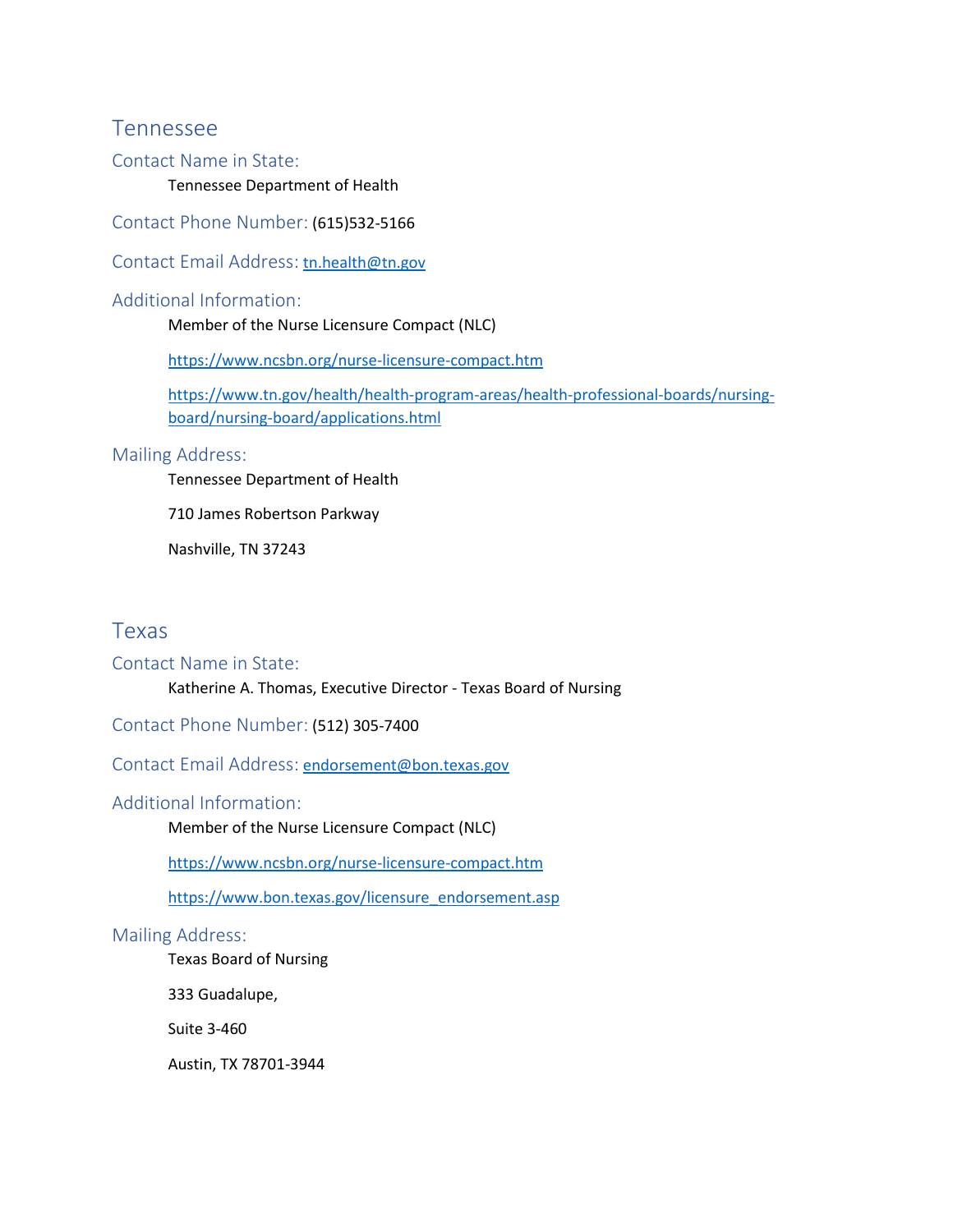### Utah

#### Contact Name in State:

Jeff Busjahn, Bureau Manager - Utah Department of Commerce - Division of Occupational and Professional Licensing (Nursing)

Contact Phone Number: (801) 530-6628

Contact Email Address:[jbusjahn@utah.gov](http://dphss.guam.gov/wp-content/uploads/2019/08/GBNE-Application-Updated-2019.pdf)

#### Additional Information:

Member of the Nurse Licensure Compact (NLC)

[https://www.ncsbn.org/nurse-licensure-compact.htm](mailto:license@alaska.gov)

[https://dopl.utah.gov/nurse/index.html](https://www.ncsbn.org/nurse-licensure-compact.htm)

#### Mailing Address:

Utah Department of Commerce - Division of Occupational and Professional Licensing (Nursing)

PO Box 146741,

Salt Lake City, UT 84111-6741

### Vermont

#### Contact Name in State:

Michelle Lavoie, Nursing Contact - Vermont State Board of Nursing

Contact Phone Number: 802.828.2396

Contact Email Address:[michelle.lavoie@vermont.gov](https://www.nursinglicensure.org/state/nursing-license-new-mexico/)

#### Additional Information:

Pending Legislation for the NLC: SB 125

[https://www.ncsbn.org/nurse-licensure-compact.htm](mailto:MQAOnlineService@flhealth.gov)

[https://sos.vermont.gov/nursing/statutes-rules-resources/nursing-faqs/#q2](mailto:Lorna.A.McDaniel@maine.gov#q2)

#### Mailing Address:

Vermont Office of Professional Regulation

Board of Nursing

89 Main Street, Floor 3

Montpelier, VT 05620-3402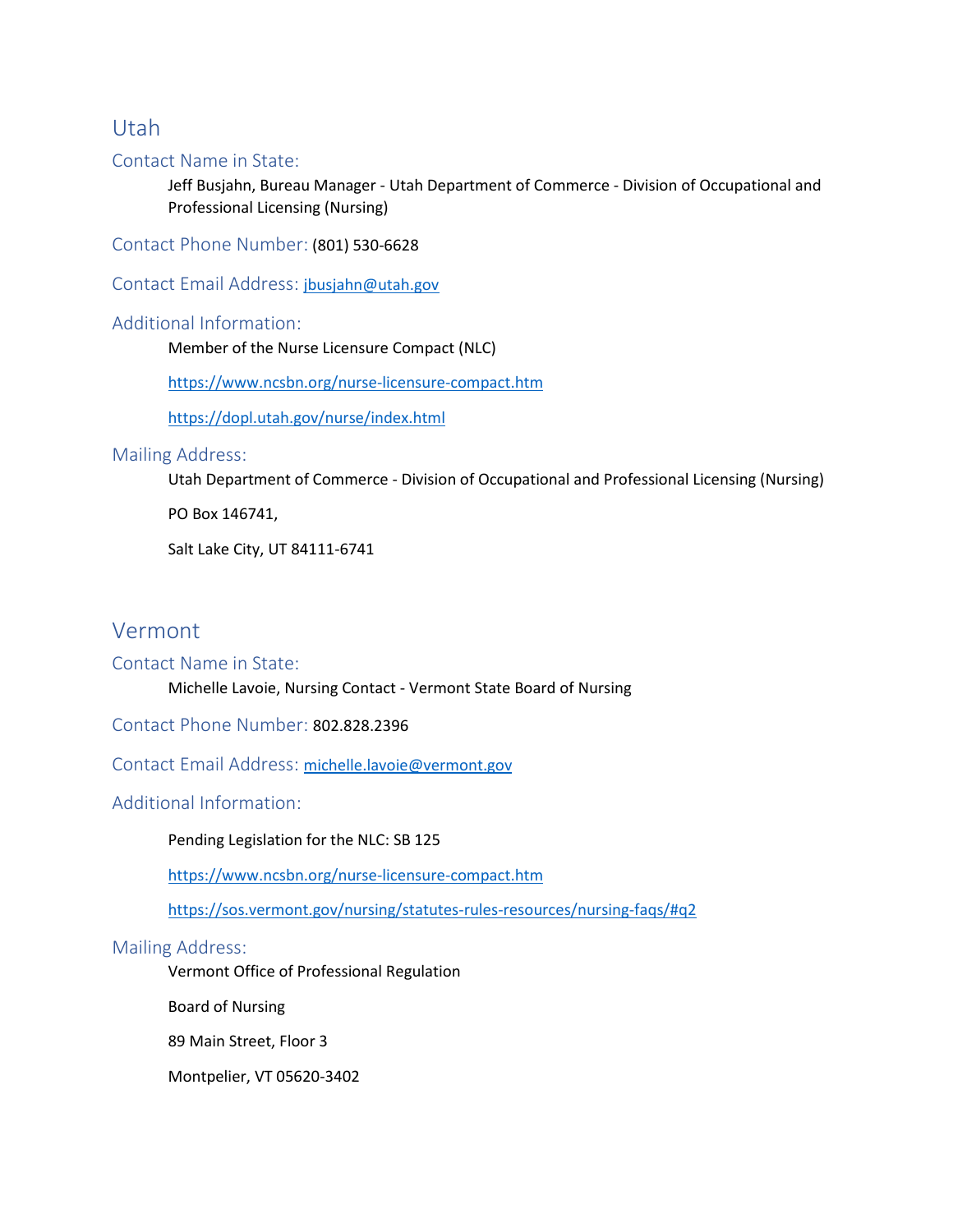### Virginia

#### Contact Name in State:

Virginia Department of Health Professions (Board of Nursing)

Contact Phone Number: (804) 367-4400

Contact Email Address: [nursebd@dhp.virginia.gov](https://www.ncsbn.org/nurse-licensure-compact.htm)

#### Additional Information:

Member of the Nurse Licensure Compact (NLC)

<https://www.ncsbn.org/nurse-licensure-compact.htm>

[http://www.dhp.virginia.gov/Boards/Nursing/ApplicantResources/ApplyforLicense/RegisteredN](mailto:jbusjahn@utah.gov) [urse/](mailto:jbusjahn@utah.gov)

#### Mailing Address:

Department of Health Professions

Perimeter Center

9960 Mayland Drive, Suite 300

Henrico, Virginia 23233-1463

### Washington

#### Contact Name in State:

Washington State Department of Health

Contact Phone Number: 360-236-4703

#### Contact Email Address:[hsqa.csc@doh.wa.gov](https://pr.mo.gov/nursing-licensure-rn.asp)

#### Additional Information:

[https://www.doh.wa.gov/LicensesPermitsandCertificates/NursingCommission/NurseLicensing/A](mailto:nursing.admin@state.ma.us) [pplyforaLicense](mailto:nursing.admin@state.ma.us)

#### Mailing Address:

Washington State Dept. of Health

P.O. Box 47877

Olympia, WA 98504-7877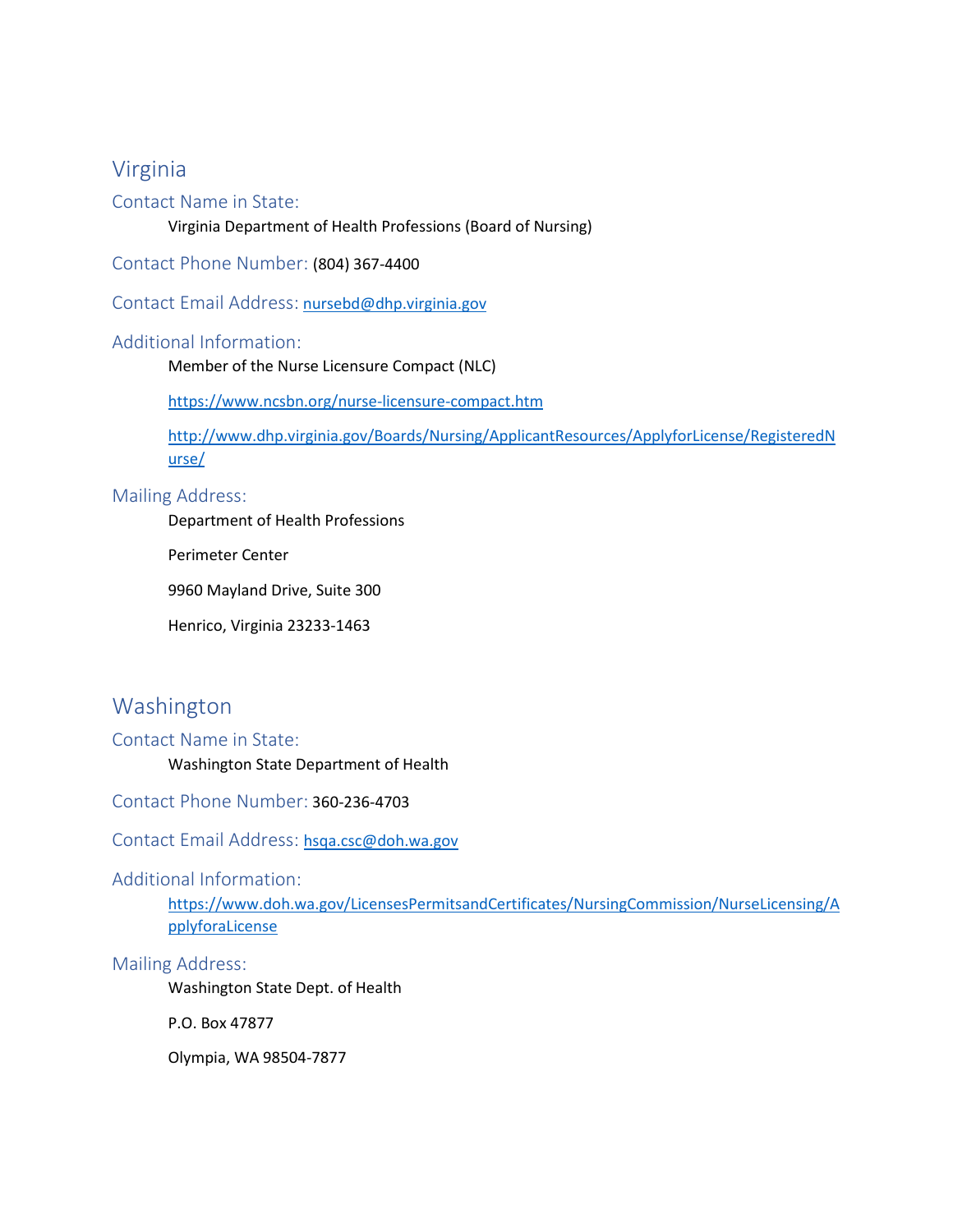### West Virginia

Contact Name in State:

#### West Virginia RN Board

Contact Phone Number: (304) 744-0900

ContactEmail Address: [nboard@wv.gov](https://www.commerce.alaska.gov/web/cbpl/ProfessionalLicensing/BoardofNursing.aspx)

#### Additional Information:

Member of the Nurse Licensure Compact (NLC)

<https://www.ncsbn.org/nurse-licensure-compact.htm>

[https://wvrnboard.wv.gov/licensing/Pages/default.aspx](mailto:dora_nursingboard@state.co.us)

#### Mailing Address:

West Virginia Board of Examiners for Registered Professional Nurses

90 MacCorkle Ave. SW, Suite 203

South Charleston, WV 25303

### Wisconsin

#### Contact Name in State:

Wisconsin Board of Nursing

Contact Phone Number: (608) 266-2112

ContactEmail Address: [dsps@wi.gov](https://www.abn.alabama.gov/nursing-programs/)

#### Additional Information:

Member of the Nurse Licensure Compact (NLC)

<https://www.ncsbn.org/nurse-licensure-compact.htm>

[https://dsps.wi.gov/Pages/Professions/RN/Default.aspx](mailto:contact@nmibon.info)

<https://dnr.wi.gov/regulations/opcert/documents/ReciprocityApplication.pdf>

#### Mailing Address:

Wisconsin Board of Nursing

DSPS

PO Box 8366

Madison, WI 53708-8366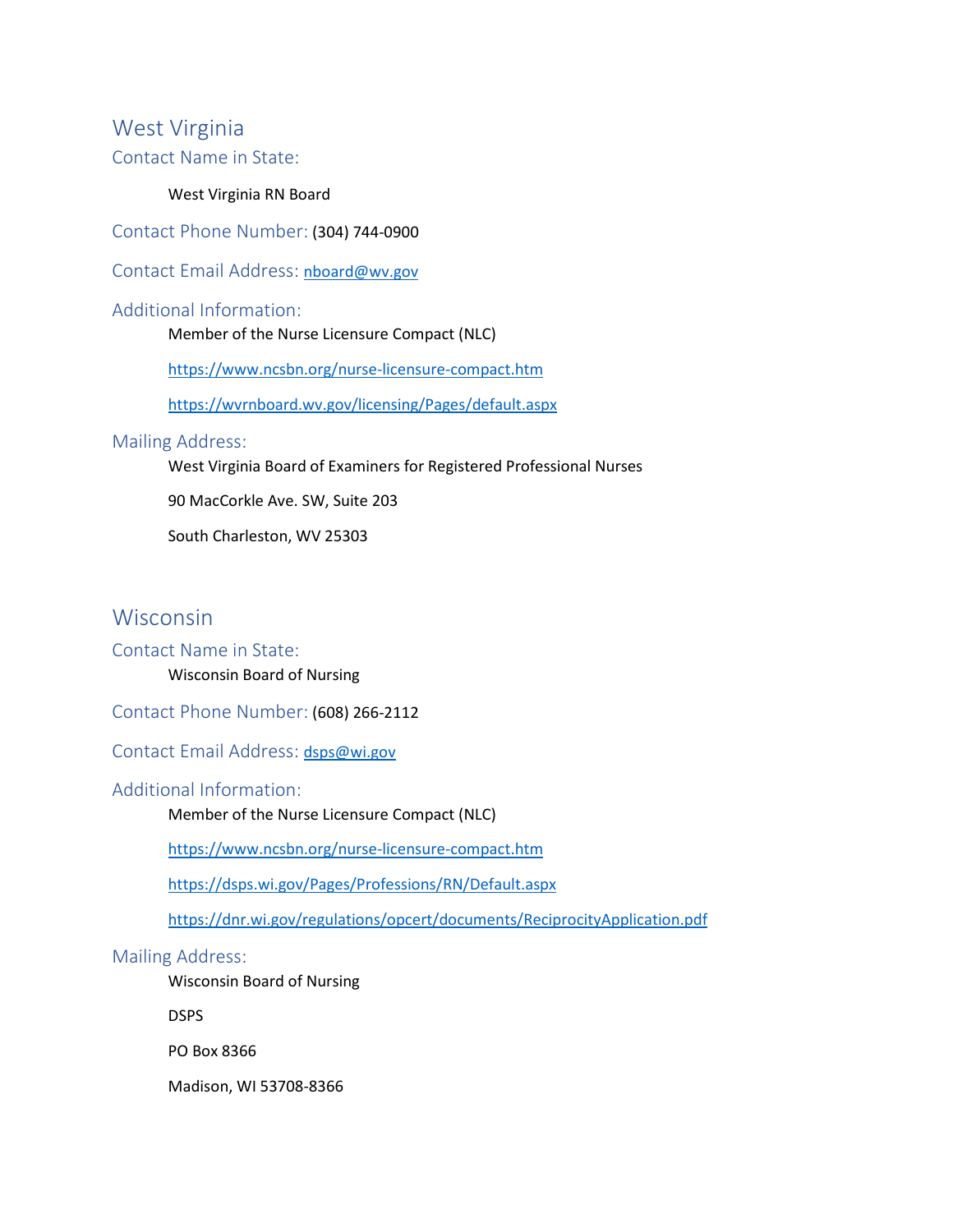### Wyoming

#### Contact Name in State:

Lisa Hastings, Licensing Supervisor - Wyoming State Board of Nursing

Contact Phone Number: 307-777-7601

Contact Email Address: [wsbn-info-licensing@wyo.gov](mailto:nursingboard@nsbn.state.nv.us)

#### Additional Information:

Member of the Nurse Licensure Compact (NLC)

<https://www.ncsbn.org/nurse-licensure-compact.htm>

<https://wsbn.wyo.gov/licensing>

#### Mailing Address:

Wyoming State Board of Nursing

130 Hobbs Avenue, Suite B

Cheyenne, WY 82002

### Guam

#### Contact Name in State:

Rosemary D. Carman - Guam Board of Nurse Examiners

Contact Phone Number: (671) 735-7404 thru 7411

Contact Email Address:[Rosemary.Carman@dphss.guam.gov](mailto:Rosemary.Carman@dphss.guam.gov)

#### Additional Information:

Pending Legislation for the NLC: B 239-35

<https://www.ncsbn.org/nurse-licensure-compact.htm>

[http://dphss.guam.gov/wp-content/uploads/2019/08/GBNE-Application-Updated-2019.pdf](https://mbon.maryland.gov/Pages/licensure-by-endorsement.aspx)

#### Mailing Address:

Department of Public Health and Social Services

123 Chalan Kareta,

Mangilao, Guam 96913-6304